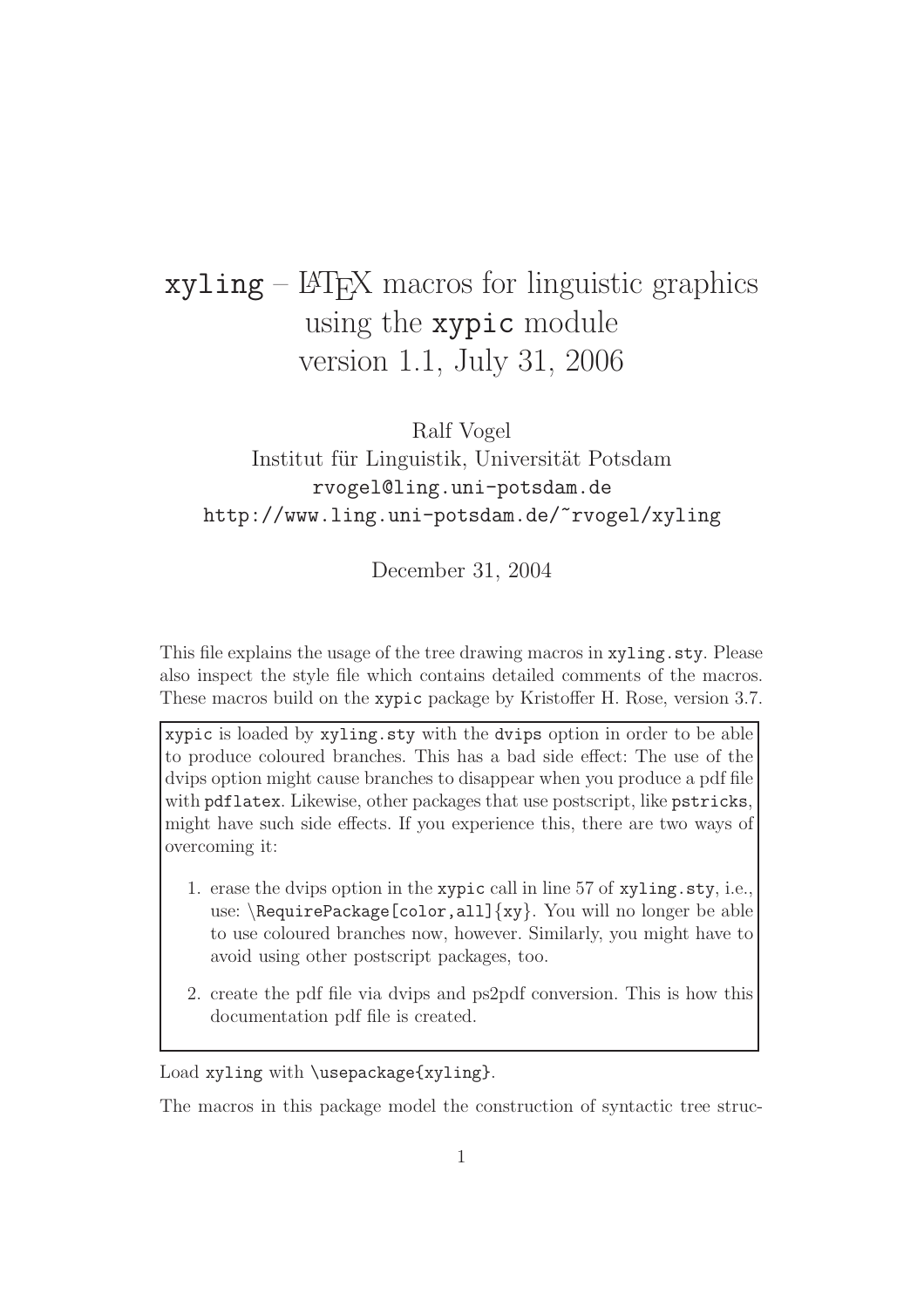tures as a genuinely graphical problem: they contain three types of objects:

- $\bullet$  the grid
- the *node labels*
- the branches

The branches and nodes are positioned relative to the grid. It is essential that each of these three elements is constructed independent of the other two. They can be modified without unwanted side effects. This is, to my mind, the most important difference to other tree drawing macro packages, where, in particular, the label width often changes the angles of the branches.

A second major advantage to my mind lies in using the excellent xypic package. xypic generates METAFONT code, so the drawing of trees is not dependent on postscript specials, as, e.g., in Wolfgang Sternefeld's ps-trees. Hence, no postprocessing is required. The trees generated by postscript specials can neither be seen in a dvi previewer (at least not in my current version of xdvi for linux), nor can they be taken over into a pdf file by pdflatex (but it works in dvi to pdf conversion with dvipdf, or ps to pdf conversion with ps2pdf).

### 1 The Grid

A tree is a simple macro of the form \Tree{ ... }. It is an xymatrix, with & as column separator and \\ as row separator. You should be familiar with this structure from tabulars and similar structures.

\Tree has an optional argument that can be used for changing the space between columns. The default is 0, wich does not actually mean 0 space, but rather the default space. A negative value makes the tree smaller, a positive value makes it wider:

| A           | $\boldsymbol{\kappa}$ | $=$ $\{A \& B\}$               |
|-------------|-----------------------|--------------------------------|
|             | $A \qquad B$          | $=$ $\Ttext{ree}[1]\{A \& B\}$ |
| $A \cdot B$ |                       | $=$ $\Tree[-1]{A & B}$         |

The distance between rows can also be controlled using the "k"ontrolled version of \Tree, \Treek, which has one more obligatory argument, the distance between rows, which is defaulted to 2pc in \Tree. Check the examples in table 1.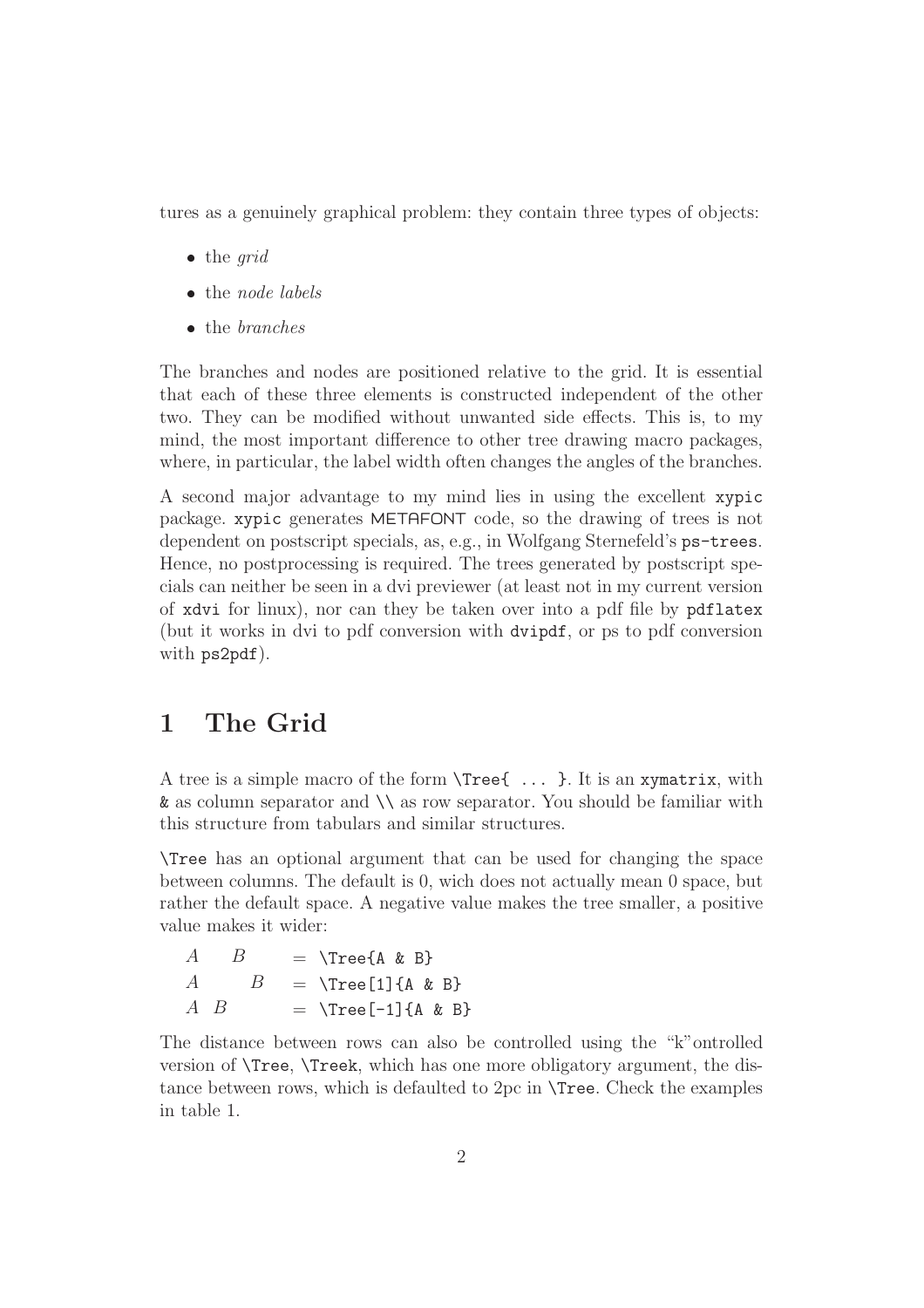|   | V P |     | $=$ \Tree{ & VP \\ Vzero && NP }  |  |  |  |
|---|-----|-----|-----------------------------------|--|--|--|
| V |     | N P |                                   |  |  |  |
|   | V P |     | $=$ \Treek{1}{ & VP \\ V & & NP } |  |  |  |
| V |     | NP  |                                   |  |  |  |
|   | V P |     | $=$ \Treek{3}{ & VP \\ V & & NP } |  |  |  |
|   |     |     |                                   |  |  |  |
| V |     | N P |                                   |  |  |  |
|   | VP  |     | $=$ \Treek{4}{ & VP \\ V & & NP } |  |  |  |
|   |     |     |                                   |  |  |  |
|   |     |     |                                   |  |  |  |
| V |     | N P |                                   |  |  |  |

Table 1: Effects of the first argument of \Treek

### 2 The Nodes

A node is introduced with the command \K{...}. Text is centered, both horizontally and vertically! This means that text boxes might not be aligned on the same baseline in xypic, using its standard command for text insertion, \txt. You can see this here:

muss musg must Muss Musg

The code: \Tree{\txt{muss~~} \txt{musg~~} \txt{must~~} \txt{Muss~~} \txt{Musg~~}}

The command \K contains a strut of 18pt to prevent this. This is perfect for up to 12pt fonts:

muss musg must Muss Musg

The code: \Tree{\K{muss~~}& \K{musg~~}& \K{must~~}& \K{Muss~~}& \K{Musg~~}} Node labels have the width 2pc, which is fine, because most node labels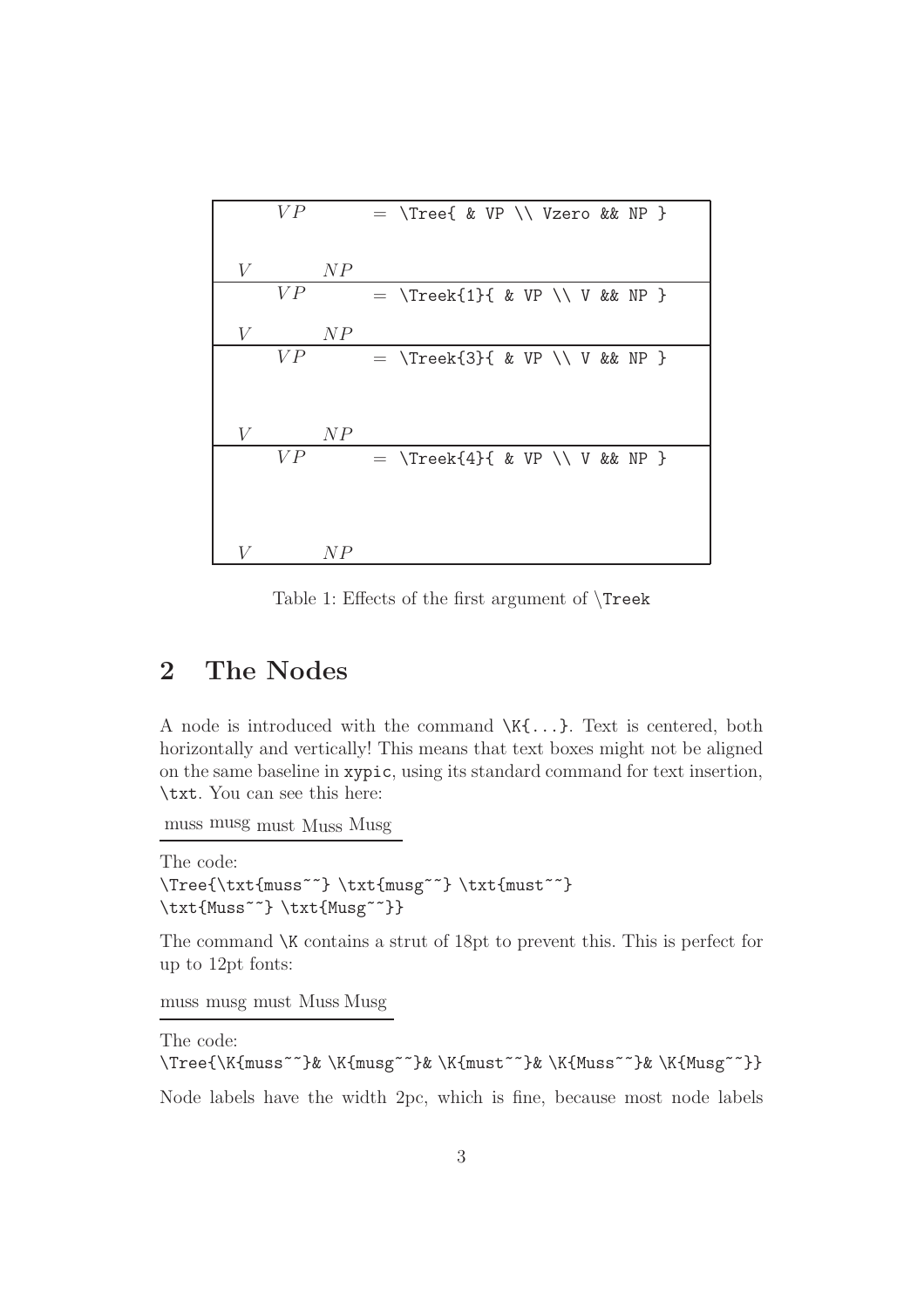consist of two upright letters, like NP, VP etc. Extremely wide labels do not affect the matrix, because the node width is determined independently of the content of the node – by the value  $\mathbb{Q}V=2pc$  in the definition of  $\Gamma$ ree and \Treek.

\K has an optional argument to move text freely horizontally – measured in pc. Positive values move the label to the right, negative values to the left. 1pc is about 0.5 em in a 12pt font. Horizontal adjustments are necessary for wide nodes:

$$
\overbrace{\qquad \qquad }^{VP}
$$

very very very wide  $no\ddot{\theta}^0$ 

The code:

```
\Tree{ \& \K{VP} \quad \B{d1}\B{dr} \quad \b\}\K{\emph{very very very wide node}} & & \K{V$^0$} }
```
We have two solutions to this problem. The global one is widen the intercolumn space with the optional argument of \Tree:



The code:

```
\Tree[1]{ \& \K{VP} \B{dr}{B{dl}} \ \\}\K{\emph{very very very wide node}} & & \K{V$^0$} }
```
The second solution is moving the wide node a bit to the left, using the optional argument of \K:



very very very wide node  $\widehat{V}^0$ 

The code:

```
\Tree{ \& \ \k\ \W{VP} \ \B{dr}\B{dl} \ \\}\K[-5]{\emph{very very very wide node}} & & \K{V$^0$} }
```
\Kk offers full control over the vertical and horizontal dimension. The optional argument of  $\{KK\}$  is the same as that of  $\{K\}$ , but there is an addi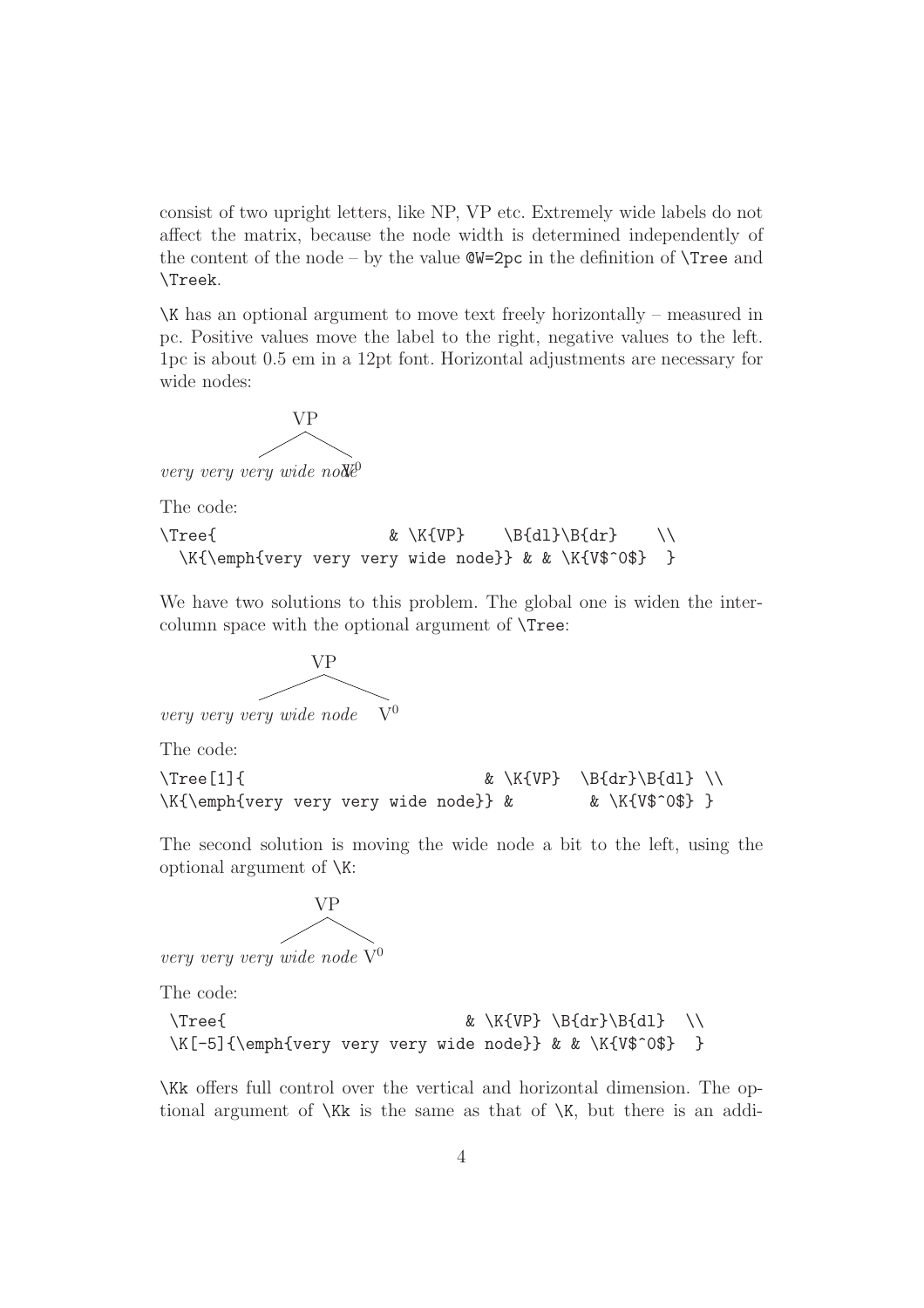tional obligatory argument denoting the vertical adjustment. So the syntax is: \Kk[horizontal adjustment]{vertical adjustment}{node label}. The command \Kk[1]{1}{VP} places the node VP 1pc right of and 1pc higher than the standard position. This in fact allows you to put anything anywhere in the tree. You can add comments to the side of the tree etc.

Often, especially in the terminal nodes, you might need more than one line of text. Use the command **\Below** for putting text below text inserted by  $\mathsf{K}$ . Check the following example:

```
NP
the
little
dog
          \Tree{\K{NP}\B{d} \ \ \ \\K{the}\Below{little}\Below{dog}}
```
\Below has an optional argument for the vertical adjustment, negative value lowers the text, positive value raises it. There also exists a kontrolled version, Belowk, which has the horizontal adjustment as its first obligatory argument in addition.

### 3 The Branches

Branch commands are inserted in the same field as their dominating node. The simplest command is  $\Bbb B$ . It has one obligatory argument, the description of the target field. It is given in the steps it takes to reach it. For instance, \B{dl} draws a branch to the field one step down and one step left from the current field. Use u and r for upwards and rightwards steps. Upwards branches will strike through the label, however, so this is not very useful. Branches should always go downwards.

We are now ready to draw our first tree: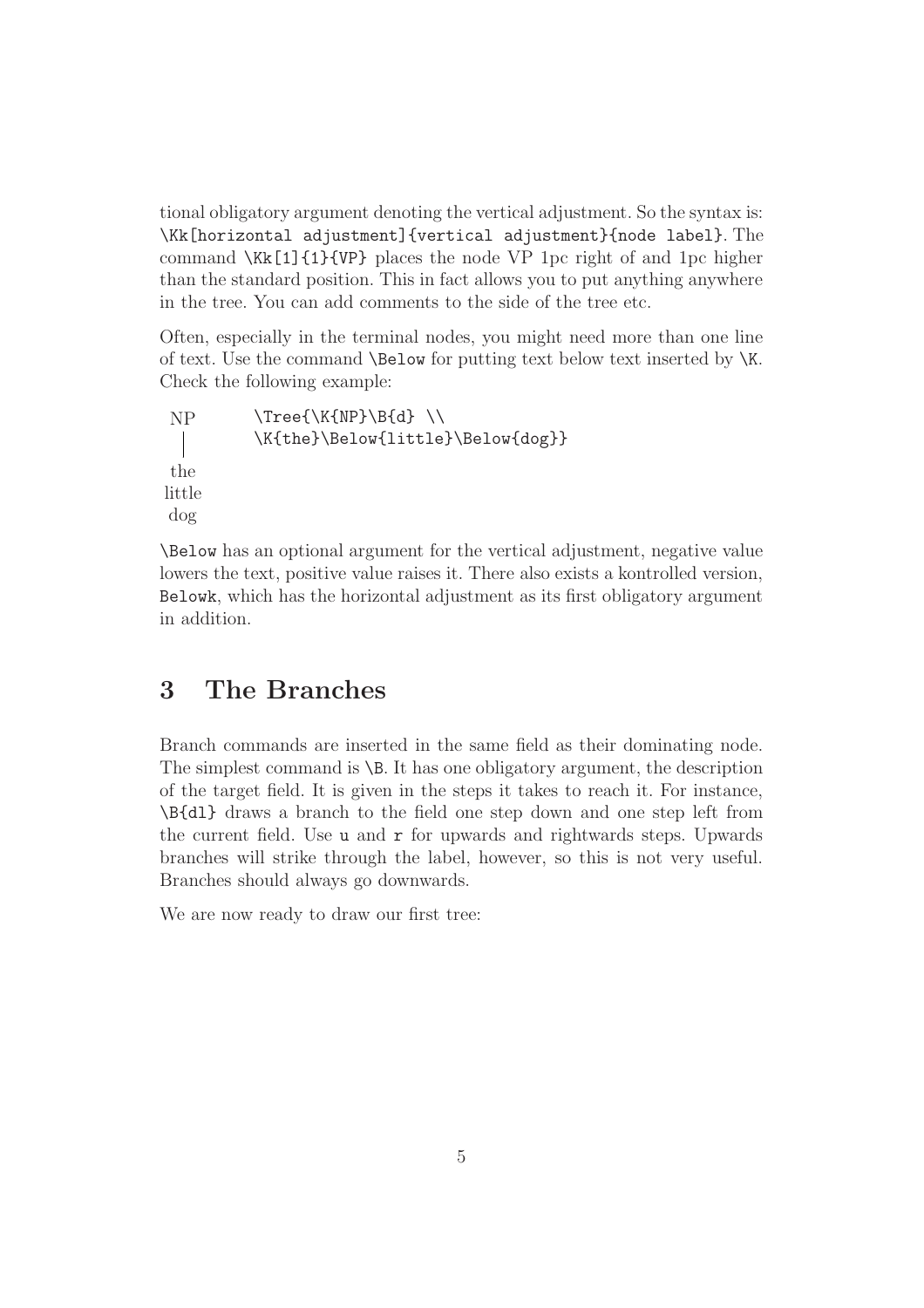

This is the code:

```
\{Tree\} & \K{VP}\B{dl}\B{dr}\K{NP}\B{d} & & \K{V$'$}\B{dl}\B{dr} \\
\K{\emptyset} \K{\emph{John}}& \K{V$^{0}$}\B{d} & & \K{NP}\B{d} \\
            & \K{\emptyset} & \K{\emptyset}
```
\B has an optional argument, the vertical adjustment of the starting position of the branch, negative value, e.g.  $\Bbb E[-1]\{d\}$ , lowers the starting position, positive value raises it.

Some grammar formalisms, require labels on branches – like HPSG, where head and complement are explicitly denoted with the labels H and C. This is quite easy to integrate. The command  $\Bbb B$  is based on the xypic command \ar which has the option of putting a label on a line. It uses the syntax of subscripting and superscripting, i.e.,  $\hat{\cdot}$  and  $_{\hat{\cdot}}$ . If you put these commands right behind a branch command, you will get labels on the branch, \_{} puts it on the branches left side, and ^{} on its right. The label is written in math mode, i.e., slanted, unless you specify it to be in normal text font with, e.g. \textnormal{}. Here comes an example:<sup>1</sup>



<sup>1</sup>Thanks to Doug Arnold for his suggestion to include this feature.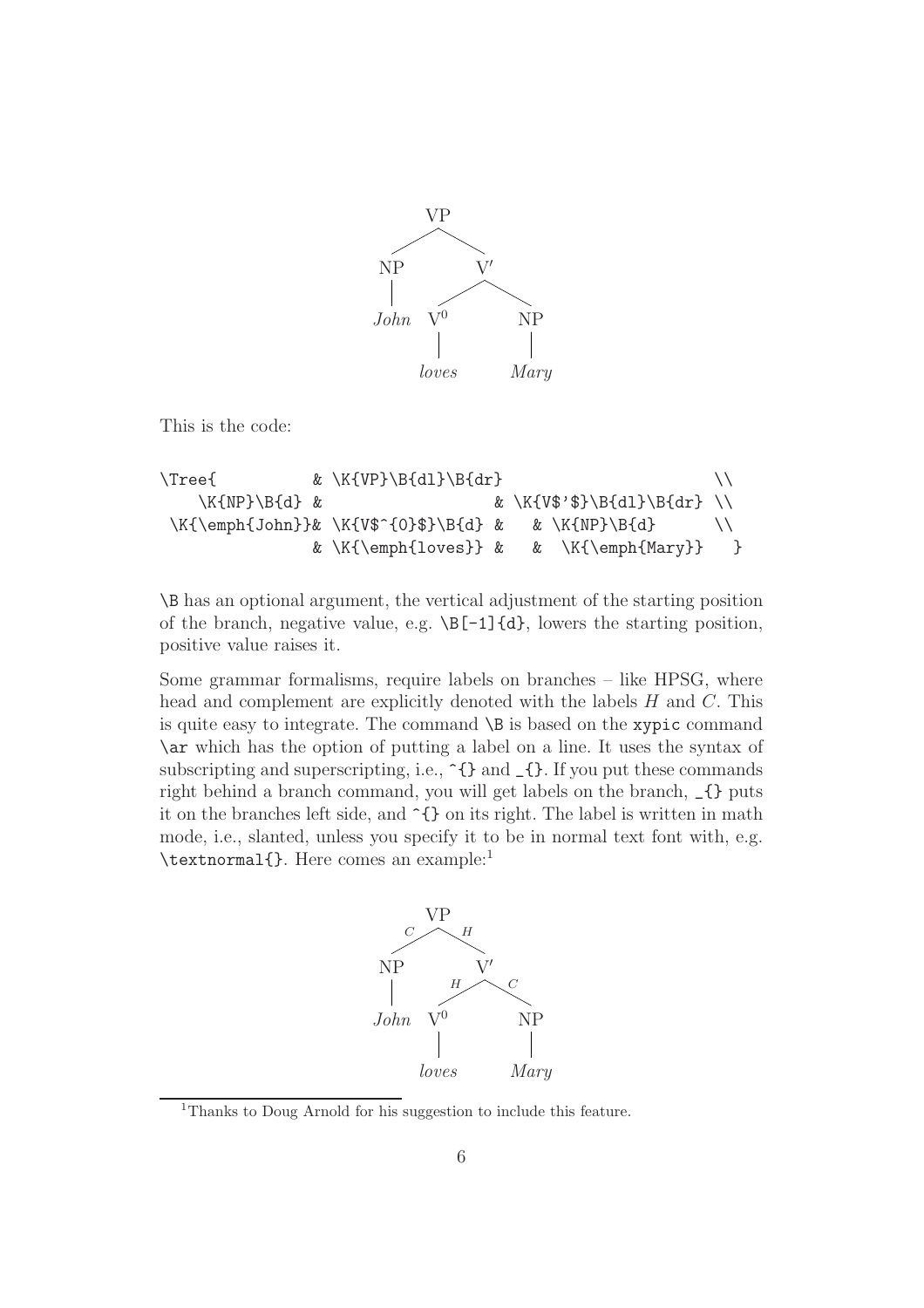```
\{Tree\} & \K{VP}\B{dl}_{C}\B{dr} ^{H} \\
   \K{NP}\B{d} & \K{V$'$}\B{dl}_H\B{dr}^C \\
\K{\emptyset} \K{\emph{John}}& \K{V$^{0}$}\B{d} & & \K{NP}\B{d} \\
            & K{\emptyset} & K{\emptyset} }
```
There is no limitation on the number of branches either:



John gave Mary cookies

```
\Tree{ & \K{S} \B{dl}\B{d}\B{dr}\B{drr} \\
\K{NP}\B{d} & \K{V}\B{d} & \K{NP}\B{d} & \K{NP}\B{d} \\
  \K{John} & \K{gave} & \K{Mary} & \K[2]{cookies} }
```
HPSG is also famous for crossing branches in cases where the linear order and the hierarchical structure do not match. You can, of course, also let branches cross. There are no system specific limits to what kinds of trees you might want to draw. An admittedly ugly looking example is the following German object initial sentence:



Bücher kaufte Maria books bought Maria

```
\Tree[ .5] { & \K{VP}\B{dl}_{C}\B{dr}^{H}\K{Subject}\B{dddrr} && \K{V$'$}\B{dl}_{H}\B{dr}^{C} \\
\& \ \k\ \W{V$^{\{0\}}\B{dd} \& \ \K{0\} \R{ddlll} \\ \\
\K{B\"ucher}\Below{books} & \K{kaufte} \Below{bought}
& \K{Maria}\Below{Maria} }
```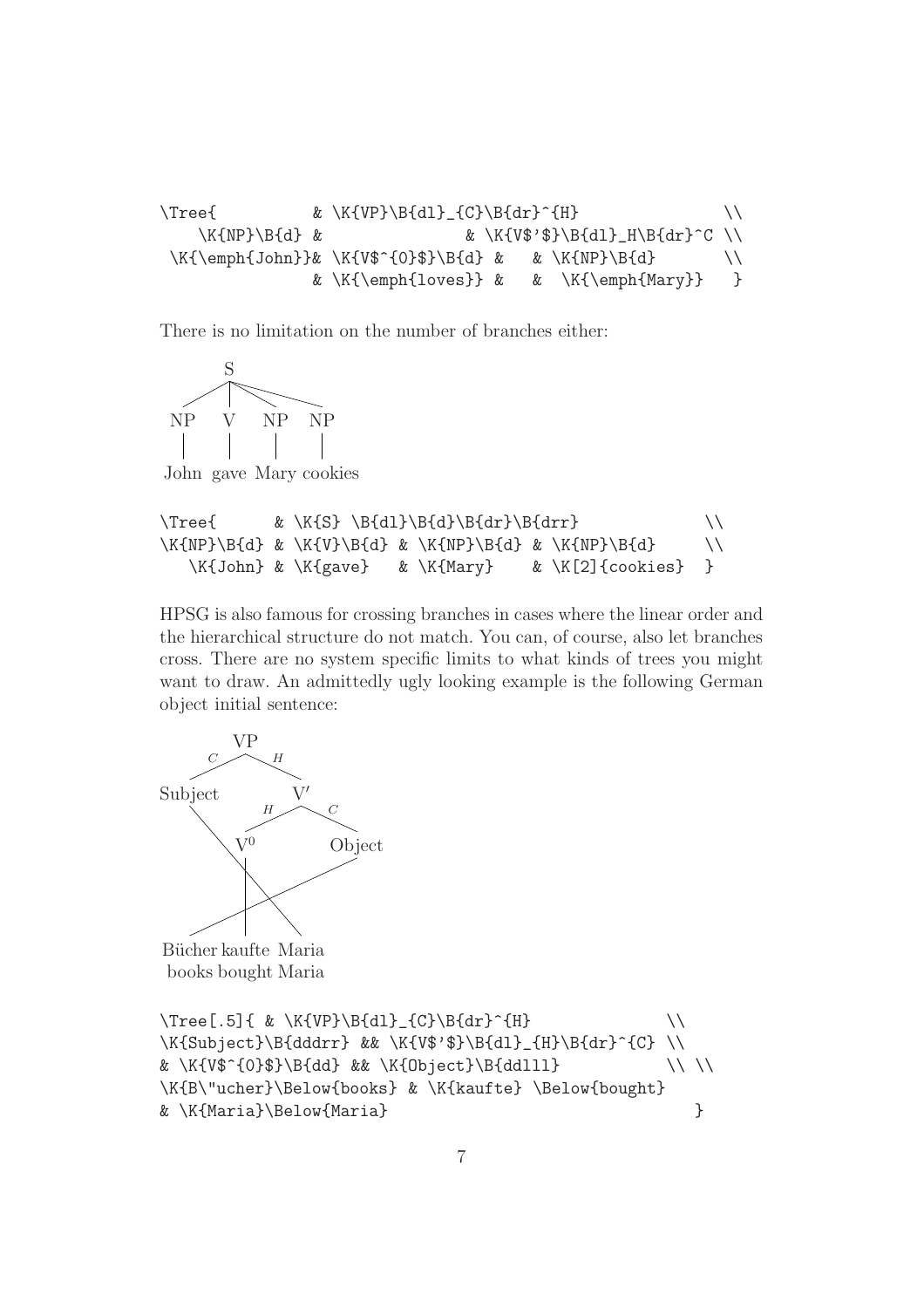We also have two kontrolled versions of the branching command,  $\Bbb$ kk and \Bk. Both adjust the starting and target positions of branches. They have three arguments, 1: adjustment of starting position, 2: adjustment of target position, 3: destination. \Bk only allows for vertical adjustments and has numbers as its first two arguments. \Bkk has comma-separated number pairs as its first two arguments, for horizontal and vertical adjustment of starting and target position. This gives you full control over the branches. Some examples:



# 4 Abbreviations

YP ZP

The usage of branching commands can be made much easier by the definition of macros for most frequently used combinations. These are the ones defined in  $xyling.sty$ . Define new ones if you need them and/or change those given here:

```
% \D goes to the position in the same column, one row below.
% The optional argument is the vertical adjustment of the
% starting position.
```

```
\newcommand{\D}[1][0]{\Bbb{1}[0]{\Bbb{1}}\newcommand{\Dk}[2]{\Bk{#1}{#2}{d}}
```

```
% \Delta \Dk is the \Deltak version, i.e., it has two obligatory arguments
% defining the vertical adjustments of starting position and
% target position.
```

```
\newcommand{\DL}[1][0]{\B[#1]{dl}}
\newcommand{\DLL}[1][0]{\B[#1]{dll}}
\newcommand{\DLLL}[1][0]{\B[#1]{dlll}}
```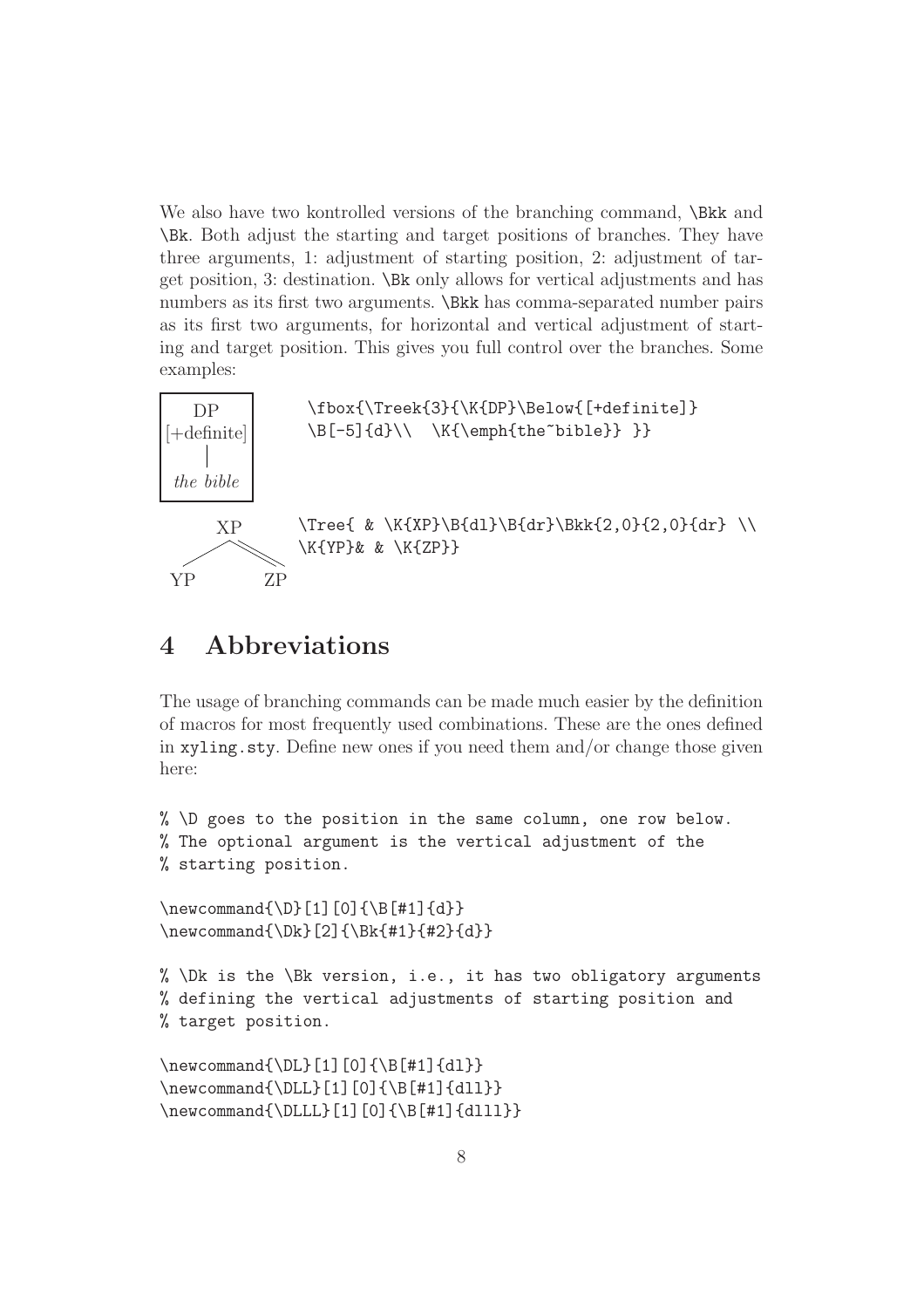$\newcommand{\DR}[1][0]{\Bbb{+1}{dr}}$  $\newcommand{\DRR}{1[0]{\Bbb R}$  \newcommand{\DRR}[1][0]{\B[#1]{drr}} \newcommand{\DRRR}[1][0]{\B[#1]{drrr}}

```
\newcommand{\DLk}[2][0]{\Bk{#1}{#2}{dl}}
\newcommand{\DLLk}[2][0]{\Bk{#1}{#2}{dll}}
\newcommand{\DLLLk}[2][0]{\Bk{#1}{#2}{dlll}}
\newcommand{\DRR}{2|[0]{\delta}\newcommand{\DRRk}[2][0]{\Bk{#1}{#2}{drr}}
\newcommand{\DRRRk}[2][0]{\Bk{#1}{#2}{drrr}}
```
% Abbreviations for binary branches:

```
\newcommand{\V}{i[1][0]{\D}E[#1]\DR[#1]}\newcommand{\VV}[1][0]{\DLL[#1]\DRR[#1]}
\newcommand{\VR}[1][0]{\DL[#1]\DRR[#1]}\newcommand{\VL}[1][0]{\DLL[#1]\DR[#1]}
\newcommand{\VVV}[1][0]{\DLLL[#1]\DRRR[#1]}
\newcommand{\VVR}[1][0]{\DLL[#1]\DRRR[#1]}
\newcommand{\VVL}[1][0]{\DLLL[#1]\DRR[#1]}
\newcommand{\VLL}[1][0]{\DLLL[#1]\DR[#1]}
\newcommand{\VRR}[1][0]{\DL[#1]\DRRR[#1]}
```
% Define more if you need them.

```
% Let's make further abbreviations. A default VP has a
% \V branch. So let's define \VP accordingly, and likewise
% Vbar, IP, CP etc.:
```

```
\newcommand{\VP}[1][]{\K{VP$_{#1}$}\V}
\newcommand{\Vbar}{\K[.5]{V$'$}\V}
```
\newcommand{\IP}[1][]{\K{IP\$\_{#1}\$}\V}  $\newcommand{\\I{N[.5]{If$'}\V}$ 

 $\newcommand{\CPP}{11}[1]{\kappa*}$  \newcommand{\CP}[1][]{\K{CP\$ {#1}\$}\V} \newcommand{\Cbar}{\K[.5]{C\$'\$}\V} \newcommand{\Nbar}{\K[.5]{N\$'\$}\V}

```
\newcommand{\PP}[1][]{\K{PP$_{#1}$}\V}
\newcommand{\DP}[1][]{\K{DP$_{#1}$}\V}
```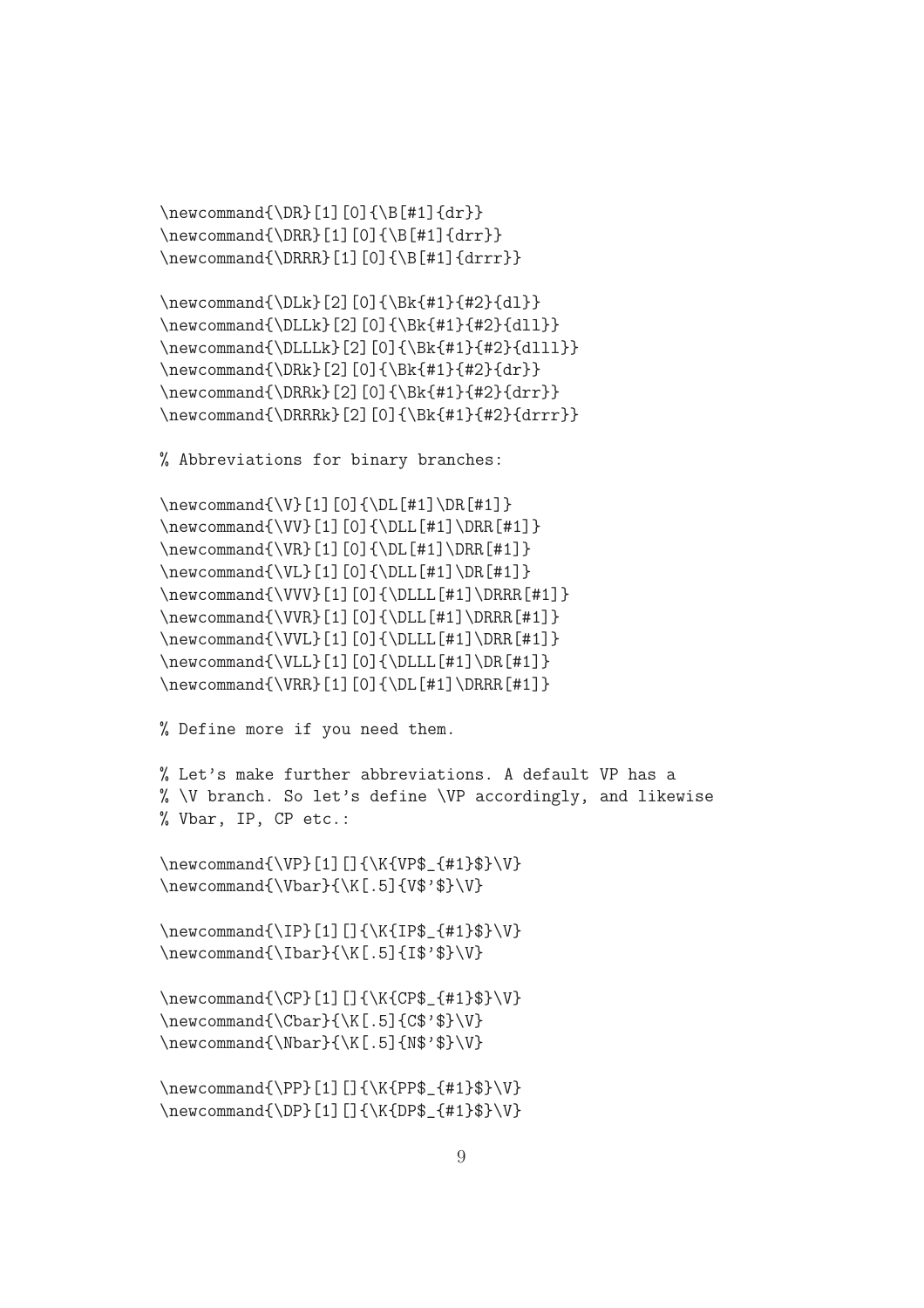```
\newcommand{\AuxP}[1][]{\K{IP$_{#1}$}\V}
\newcommand{\Auxbar}{\K[.5]{I$'$}\V}
```
% Nodes reasonably without branch:

```
\newcommand{\NP}[1][]{\K{NP$_{#1}$}}
\newcommand{\Nzero}[1][]{\K[1]{N$^{0}_{#1}$}}
\newcommand{\Vzero}[1][]{\K[1]{V$^{0}_{#1}$}}
\newcommand{\Izero}[1][]{\K{I$^{0}_{#1}$}}
\newcommand{\Auxzero}[1][]{\K{I$^{0}_{#1}$}}
\newcommand{\Czero}[1][]{\K{C$^{0}_{#1}$}}
\newcommand{\Pzero}[1][]{\K{P$^{0}_{#1}$}}
\newcommand{\Dzero}[1][]{\K{D$^{0}_{#1}$}}
```

```
% Note that all of these commands, except for the
% Xbar nodes, have an optional argument for an index.
% If you use indices longer than one letter, you might
% need to do horizontal adjustment and have to use
% \K instead.
```

```
% This default system only needs new nodes for the
% terminals. Let's define \T parallel to \K.
% \T has a vertical branch to the upper node, text is
% italicised. The optional argument, as before,
% allows for horizontal adjustment of the text:
```

```
\newcommand{\T}[2][0]{\POS[]\PPS+(0,2)\ar@{-}[u]-(0,4) \POS[]\K[#1]{\text{#2}}
```
The code for the tree on page 5 can now be reduced dramatically:

| \Tree { |                   | &   | \ VP                |         |              |  |
|---------|-------------------|-----|---------------------|---------|--------------|--|
|         | \NP               | &c. |                     | & \Vbar |              |  |
|         | $\Upsilon$ {John} |     | & \Vzero            |         | \NP<br>&     |  |
|         |                   |     | $& \{T\}$ oves} $&$ |         | & $\T{Mary}$ |  |
|         |                   |     |                     |         |              |  |

Here is the tree, just to assure you: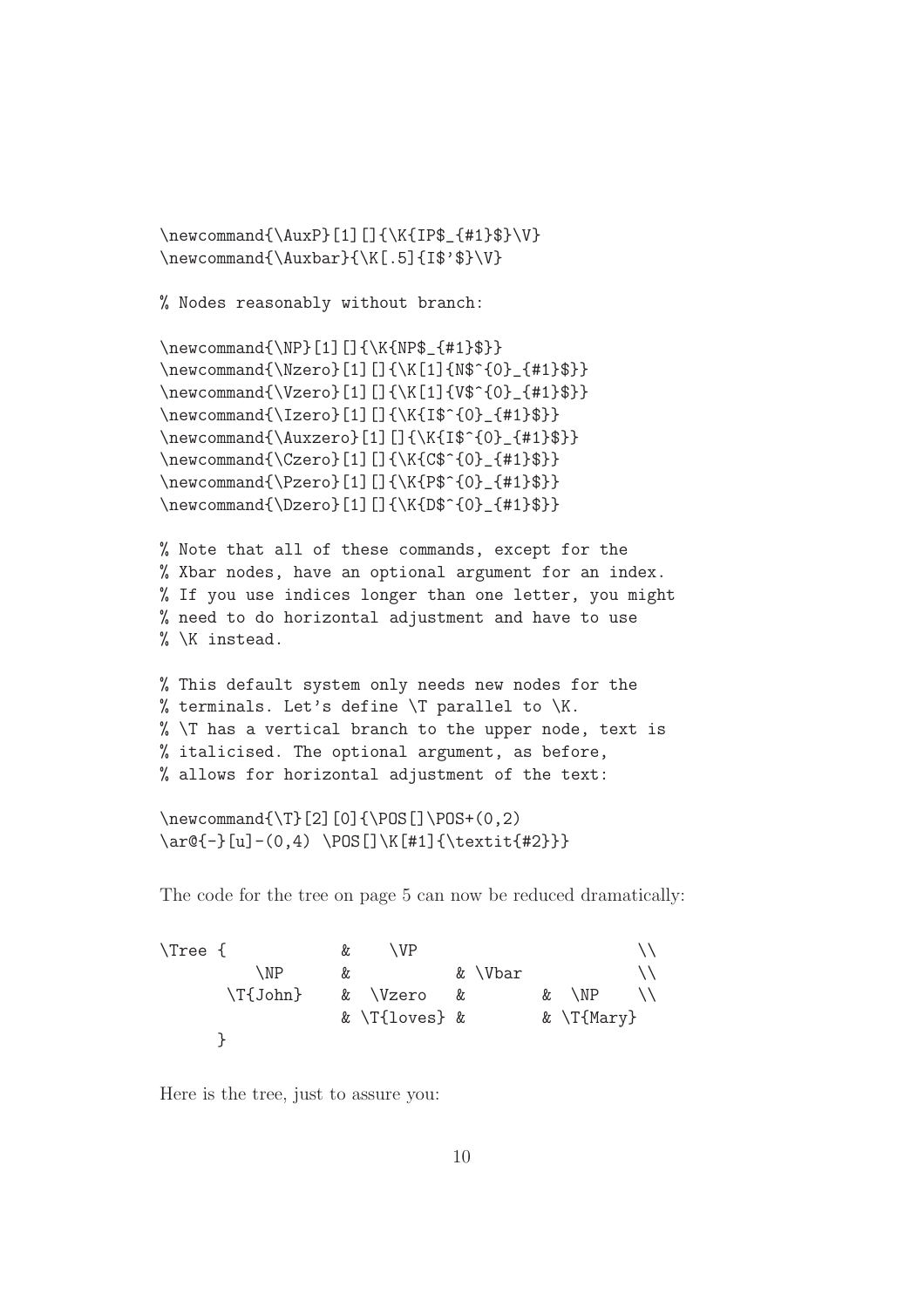

Chomskyan syntacticians like movement traces, here is one:

\newcommand{\Trace}[1][i]{\K[0.5]{t\$\_{#1}\$}}

The optional argument, as with the \XP, \Xzero commands above, is the index, here defaulted to 'i'.

### 5 Triangles

Phrase structure trees often use triangles as abbreviations for larger structures which shall not be fledged out in full detail. The command \TRi can be used instead of branching commands, introducing a triangle:<sup>2</sup>



<sup>&</sup>lt;sup>2</sup>Notice that the top node in this tree, S, is inserted exactly in the middle between two columns – due to the horizontal adjustment of 5.2pc. The horizontal distance between the centers of two neighbour fields is 10.4pc. The command \Bkk is then used to get symmetric branches from this position, by adjusting the starting position horizontally by 5.2pc. You see that the label and branch placement are not limited to the possibilities specified by the grid. It only provides a usually satisfactory default.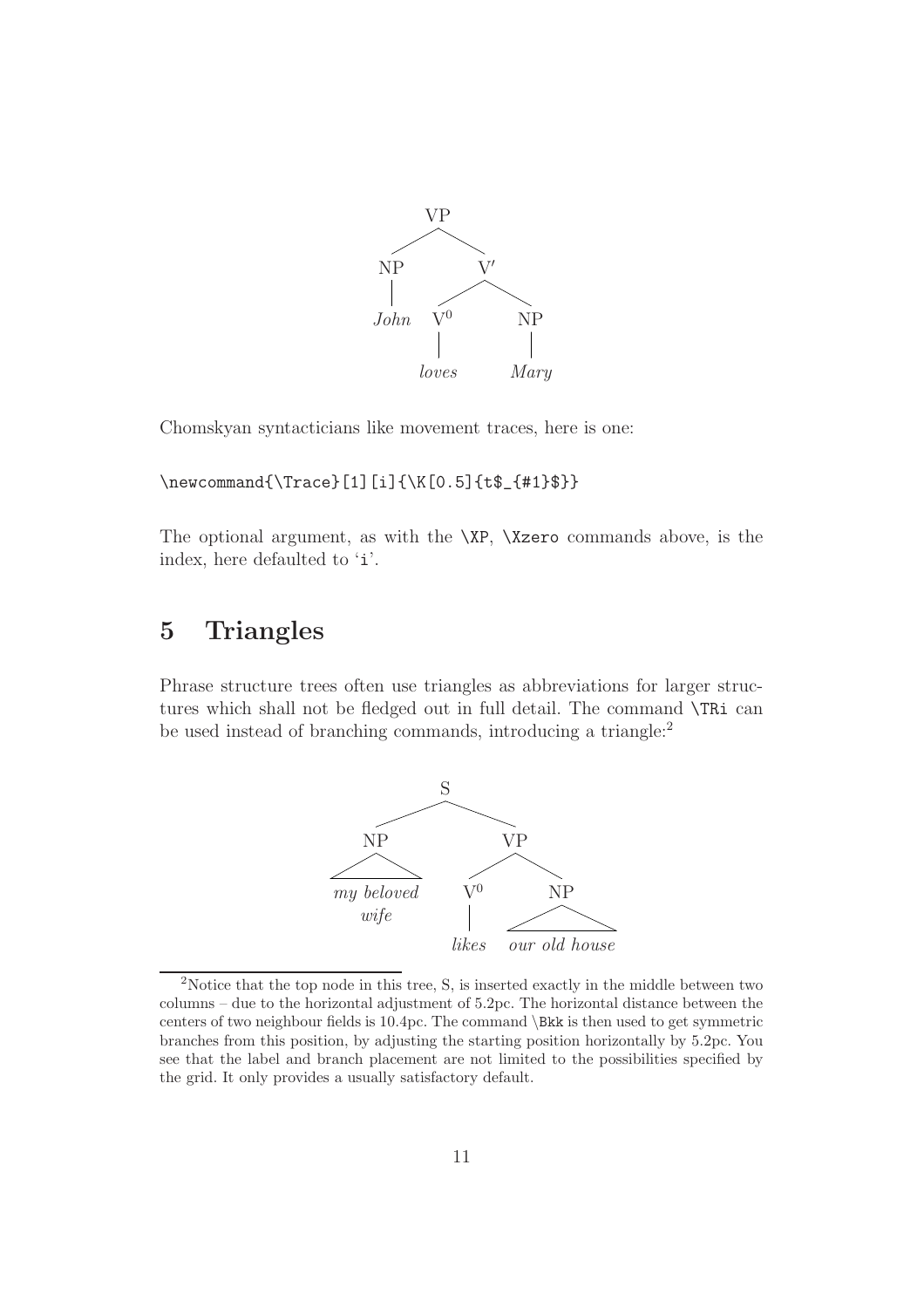```
\Tree{ && \K[5.2]{S}\Bkk{5.2,0}{0,0}{dl}
                  \Bbb{kk}{5.2,0}{0,0}{drr} \setminus&\NP\TRi && & \VP \\
& \K{\emph{my beloved}}\Below{\emph{wife}} &&
               \\V{zero} & \NP\TRi[2]&&& \T{likes} && \K{\emph{our old house}}
     }
```
Triangles need the nodes they refer to in the next lower row, in particular, don't forget the node [d] from the insertion point of the triangle. You will get an error message otherwise. The text below the triangle is inserted in the field [d] from the insertion point

Notice also that the first column in the tree is empty. It's only purpose is providing a field for the left bottom edge of the left triangle.

\TRi is a symmetric triangle. It has an optional argument, the horizontal adjustment, negative value makes it narrower, positive value makes it wider, as exemplified in the triangle for 'our old house' in the tree above.

\DTRi and \TRiD are rectangles, \DTRi has a [d] branch on the left, \TRiD on the right, the optional argument allows for horizontal adjustment.

The kontrolled version of the triangle, \Trik, has two obligatory arguments for the left and right horizontal adjustment, which can be specified separately here. This potentially leads to asymmetric triangles. The syntax is:  $\TRik{left}{right}, where \TRik{0} = \TRi[0] = \TRi.$ 

### 6 Links

It occurs very frequently that relations between elements of a tree shall be indicated with linking arrows, for instance to illustrate syntactic movement. Links are inserted with the commands  $\text{Link}$  and Linkk. Both have as optional argument the line style, which could be one of  $-$ ,  $-$ >,  $\lt$   $-$ ,  $\ldots$ ,  $\lt$ ,  $\ldots$ ,  $\lt$ ,  $\ldots$ , -->,<--, a.o. \Linkk has as its first argument the curving specification. It is defaulted to 1.33pc in \Link. This might not be sufficient in many cases. The second obligatory argument of \Linkk and the first obligatory argument of \Link is the destination field specification.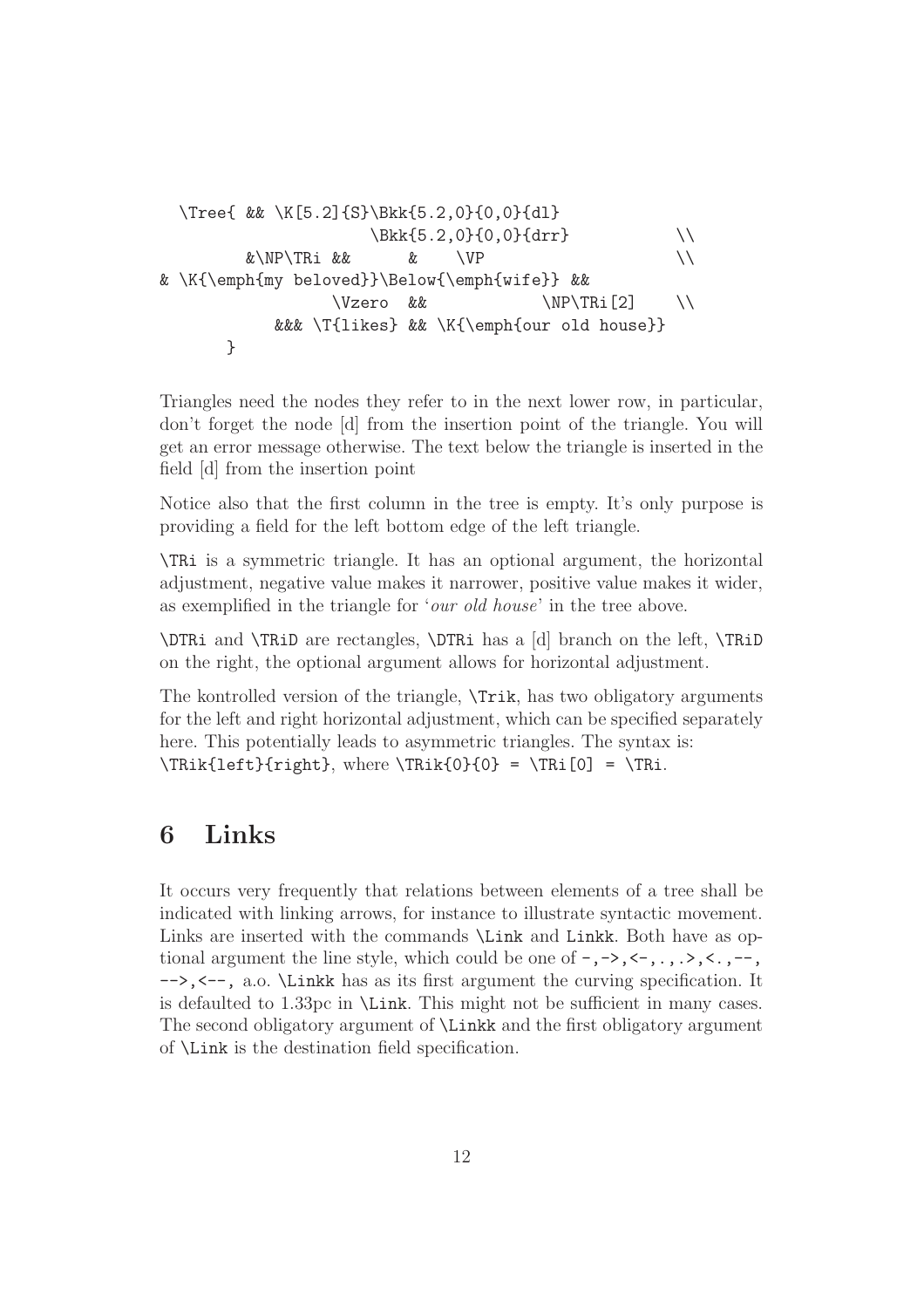

The code is as follows:

```
\Tree{ & \CP \\
     \NP[j] && \Cbar \\
     \T{What}& \Czero[i] && \IP \\
           &\T{did} & \NP && \Ibar \\
           & &\T{John}&\Trace
                      \Linkk[-->]{2.5}{llu}&&\VP \\
           & & &&\Vzero && \Trace[j]
                       \Linkk[.>]{4.5}{-3,-6}\\
           & & &&\T{say}&& }
```
Note that it is possible to specify the target location in terms of the number of 'hops', as done for the long link here:  $\Linkk[. >]$ {4.5}{-3,-6} states that the target of the link is 3 fields up and 6 fields left of the current field. This is shorter than specifying it with "uuulllllll".

English affix hopping according to Chomsky (1981):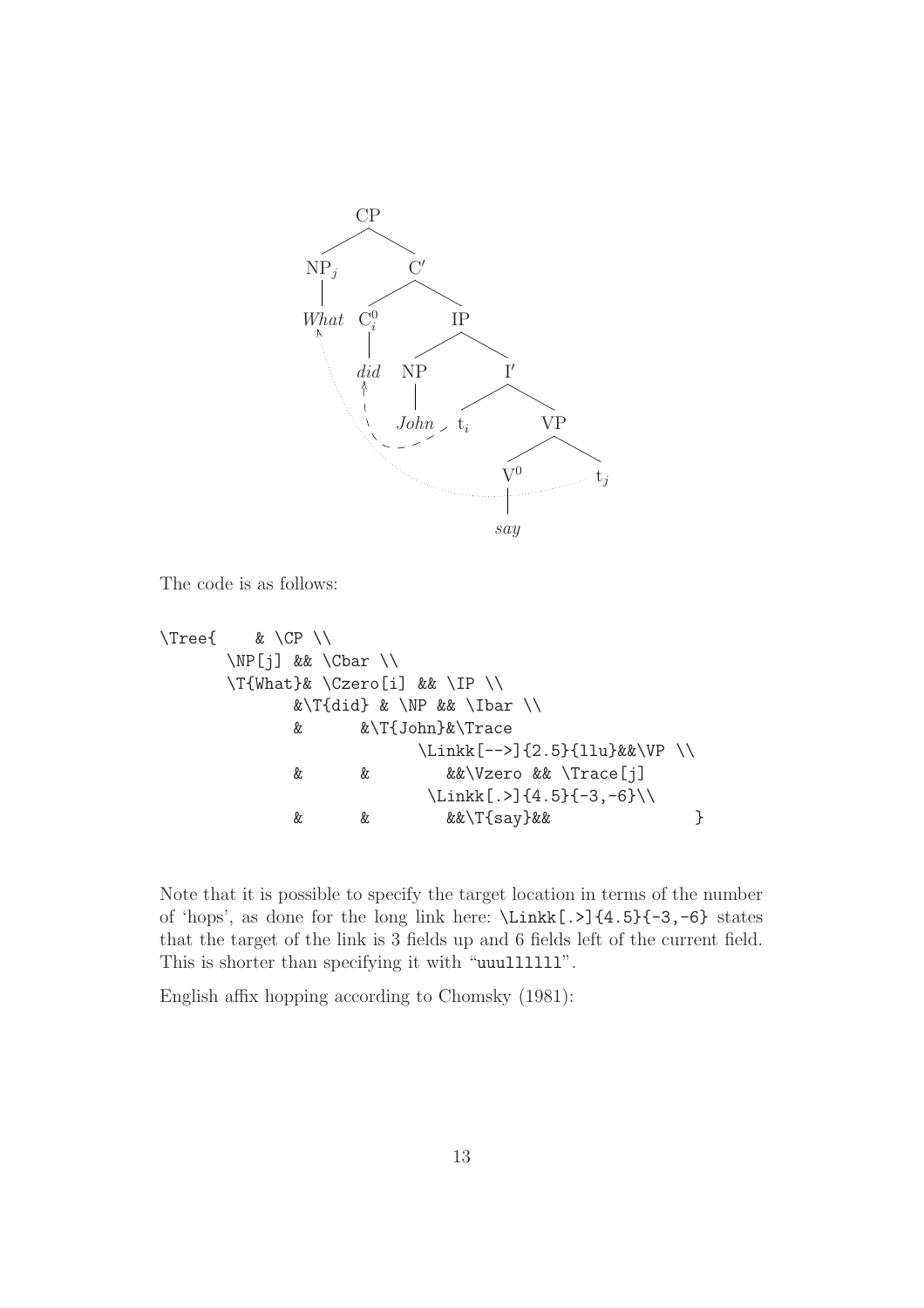

Finally, the commands \Link and \Linkk link labels to the left of the tree. Links which are to the right of the tree, on its top, are specified with \UpLink and \UpLinkk:



### 7 Highlighting

Node labels are often highlighted with surrounding circles or squares, and, in particular in presentations, with colours. Several ways of doing this are integrated in xyling.

### 7.1 Highlighting sections of a tree with a rectangle

The command \QS draws a rectangle around two fields of the tree specified by their absolute address. The syntax of the command is:

\QS[line style]{top left corner}{bottom right corner}. The absolute address of a field is a number pair. The field "1,1" is the top left field of the grid. The fields in the first row are 1,1 1,2 1,3 etc. Those in the second row are 2,1 2,2 2,3 etc. Because the field addresses are given in absolute terms, it makes no difference where within the \Tree specification a \QS command appears: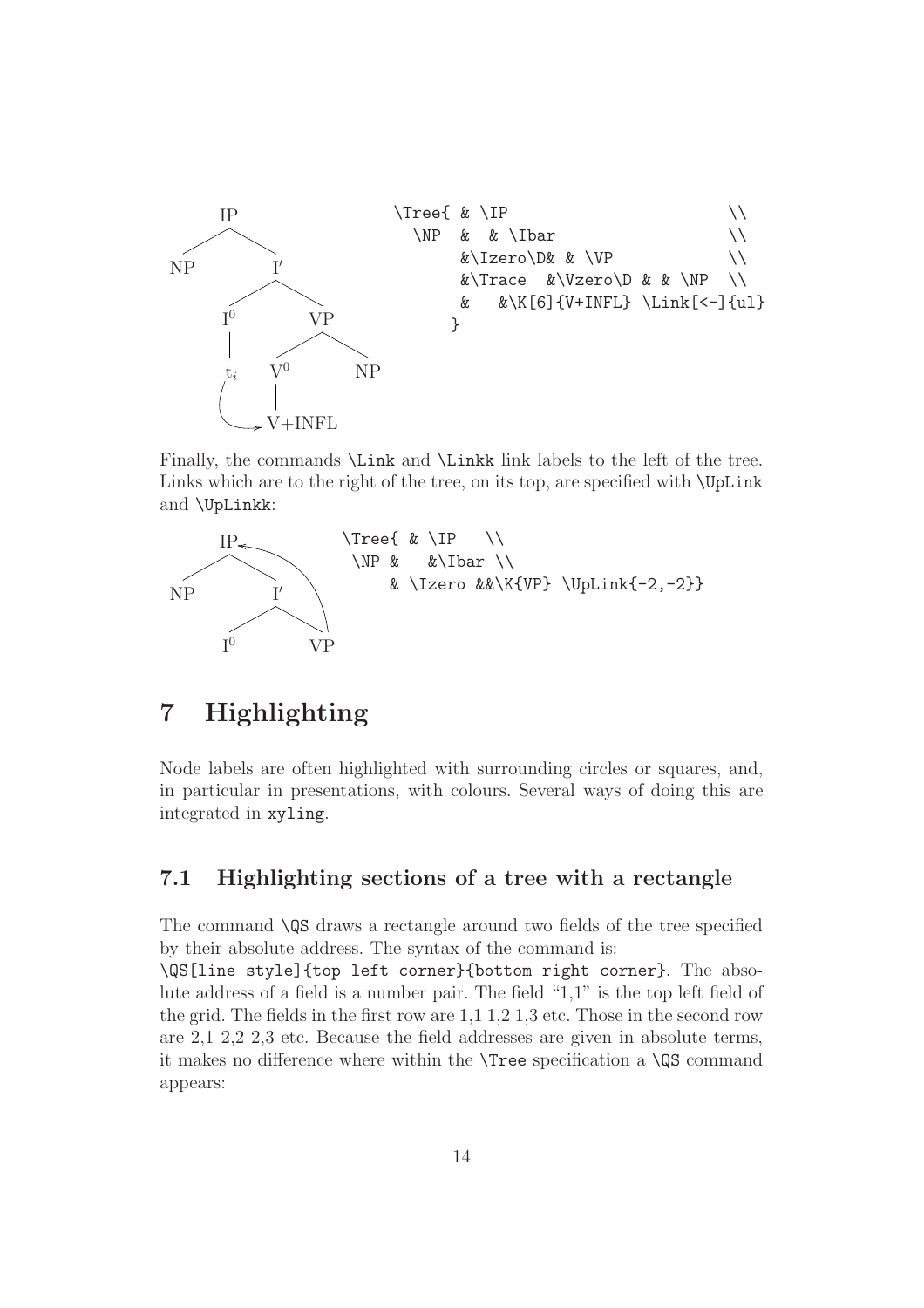

#### 7.2 Highlighting node labels with circles and squares

The command \OO draws a circle around the node label in the current field. The command **\QQ** draws a square around it:



As you can see, the branches go inside the circles and squares. We need to define branches which start and/or end at circles or squares.

The following are branches that always work. Starting point for all branches is the same point on the circle. This makes branches rather short, and changes the angles of diagonal branches:

\newcommand{\BoO}[1]{\Bk{-1.2}{1.2}{#1}} % branch with circled start and target

```
\newcommand{\Bo}[1]{\Bk{-1.2}{0}{#1}}
% branch with circled start
```
\newcommand{\BO}[1]{\Bk{0}{1.2}{#1}} % branch with circled target

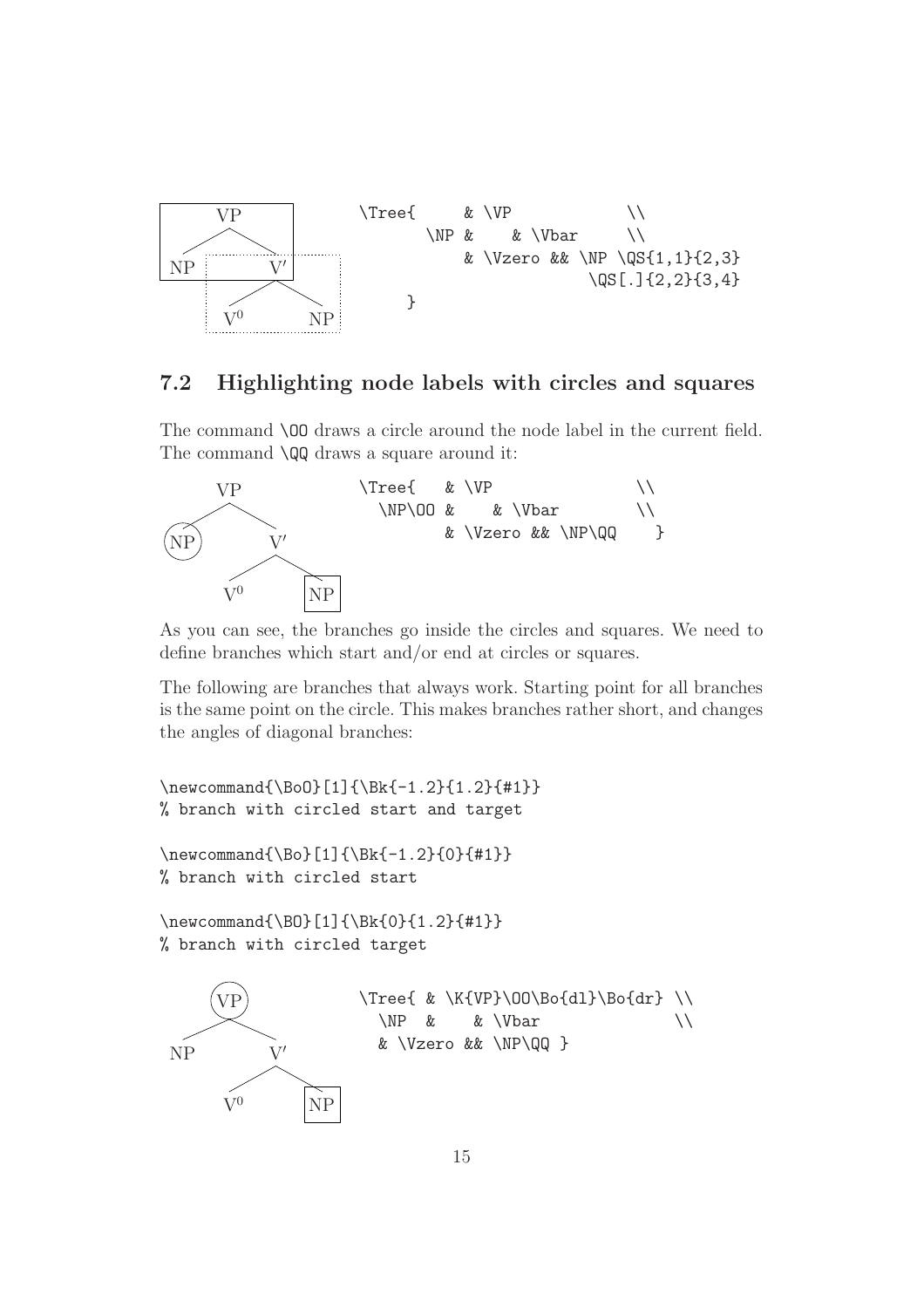The two [dl] and [dr] branches are no longer parallel. To get this, the branches should start at different sides of the circle, as if they initiated at the old position within the circle:

\newcommand{\DRo}[1][dr]{\Bkk{1.6,-1}{0,0}{#1}} \newcommand{\DLo}[1][dl]{\Bkk{-1.6,-1.0}{0,0}{#1}}

\newcommand{\DRoO}[1][dr]{\Bkk{1.6,-1}{-1.8,1}{#1}} \newcommand{\DLoO}[1][dl]{\Bkk{-1.6,-1}{1.8,1}{#1}}

\newcommand{\DRO}[1][dr]{\Bkk{0,0}{-1.8,1}{#1}} \newcommand{\DLO}[1][dl]{\Bkk{0,0}{1.8,1}{#1}}

This helps:



The same has to be done with branches to and from squares:

\newcommand{\DRq}[1][dr]{\Bkk{1.5,-1}{0,0}{#1}} \newcommand{\DLq}[1][dl]{\Bkk{-1.5,-1}{0,0}{#1}}

\newcommand{\DRQ}[1][dr]{\Bkk{0,0}{-2,1}{#1}} \newcommand{\DLQ}[1][dl]{\Bkk{0,0}{2,1}{#1}}

\newcommand{\DRqQ}[1][dr]{\Bkk{1.5,-1}{-2,1}{#1}} \newcommand{\DLqQ}[1][dl]{\Bkk{1.5,-1}{2,1}{#1}}

\newcommand{\DRoQ}[1][dr]{\Bkk{1.5,-1}{-2,1}{#1}} \newcommand{\DLoQ}[1][dl]{\Bkk{-1.5,-1}{2,1}{#1}}

```
\newcommand{\DRqO}[1][dr]{\Bkk{1.6,-1}{-1.8,1}{#1}}
\newcommand{\DLqO}[1][dl]{\Bkk{1.6,-1}{1.8,1}{#1}}
```

```
\newcommand{\Dq}{\Dg}{\Dk{-1.1}{0}}% only squared starting node
```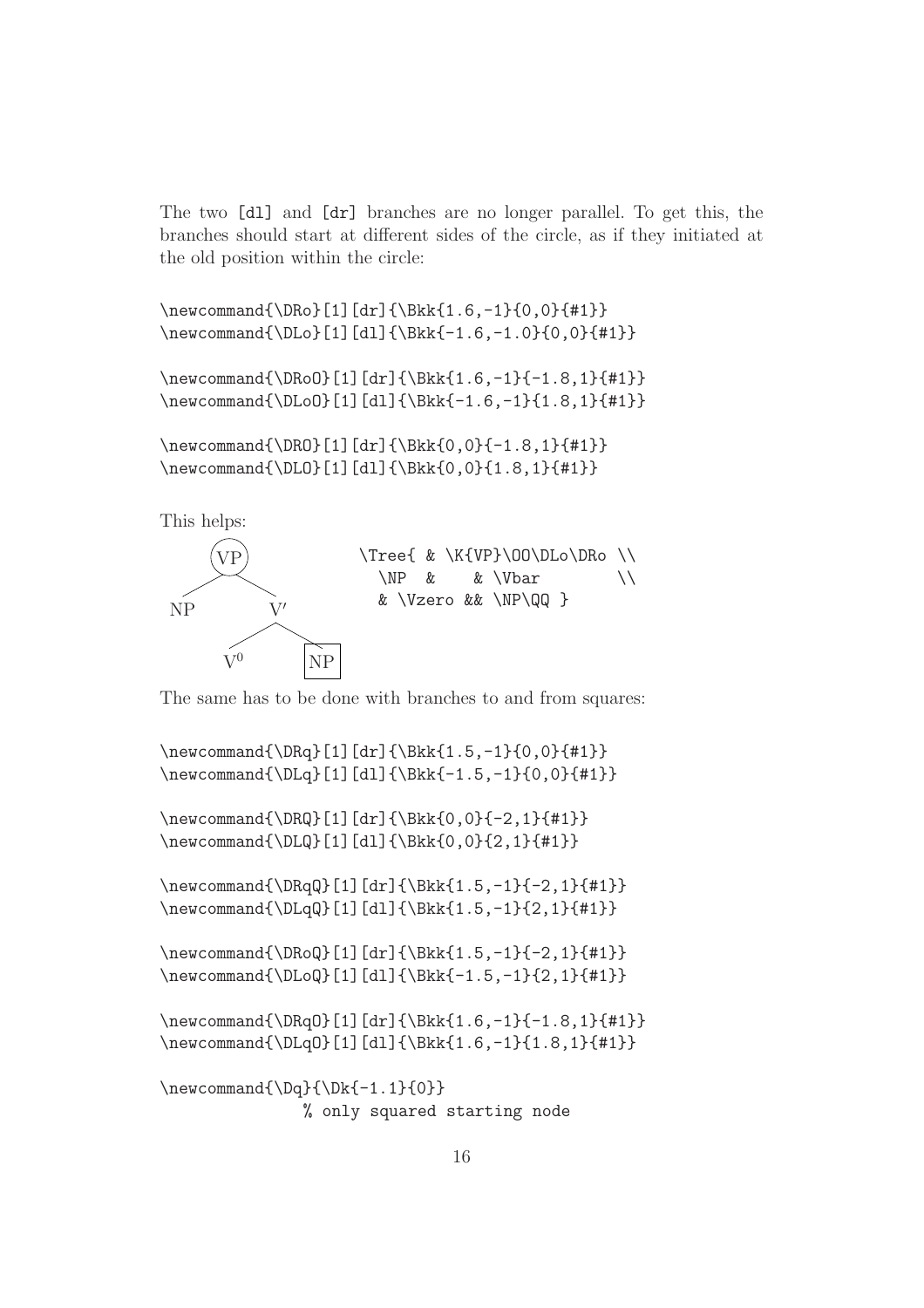

The style file contains many abbreviations for the branch commands including circles and squares around node labels.

### 7.3 Highlighting with Colours

Especially in presentations, colours are an option for highlighting parts of a tree. xypic uses the postscript extensions to make this possible. Check the xypic documentation for more on colours, especially for defining new colours. I defined blue, red, green and gray versions of the standard commands \Bkk and \Kk and the commands derived from them. So it is quite painless to integrate colour:



There also are macros for coloured circles and squares around nodes. They are called \OOred, \QQred etc. But they do not fully function yet. They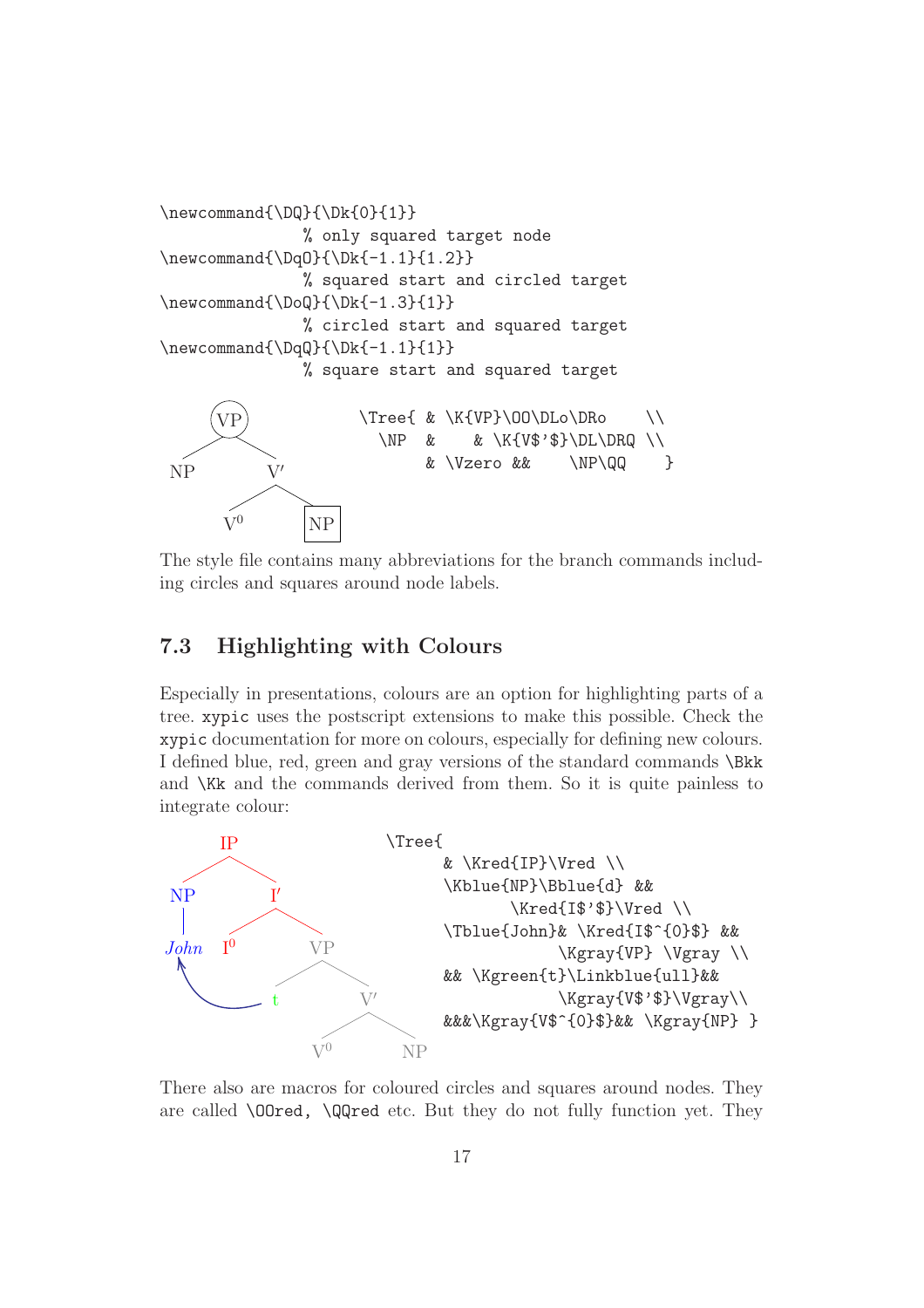have to be inserted as first element within a field, right after the  $\&$ , and must be followed by an empty group, {}.

# 8 Other Structures

#### 8.1 Lexical Functional Grammar

On the basis of the general commands for grids, labels and branches, it is easy to define commands for other phrase structure formats, or any kind of graphical object that mixes text and lines. The following macros help drawing LFG trees:

```
\newcommand{\Treelfg}[2][0]{\Treek[#1]{3}{#2}}
\newcommand{\Klfg}[2][]{%
\K{$\uparrow _{\textsc{\scriptsize #1}}=\downarrow$}\Below{#2}}
\newcommand{\Blfg}[1]{\Bk{-5}{0}{#1}}
\newcommand{\Vlfg}{\Blfg{dl}\Blfg{dr}}
```
Note that \Klfg produces two lines: The inheritance specification and the category label. The optional argument is the grammatical function, which, if available, is indexed to the \$\uparrow\$ in the first line. Here comes an example:



Much of this can be abbreviated in the manner exemplified above. Feel free to do so. Command names like \Klfg etc. could, of course, also be shortened.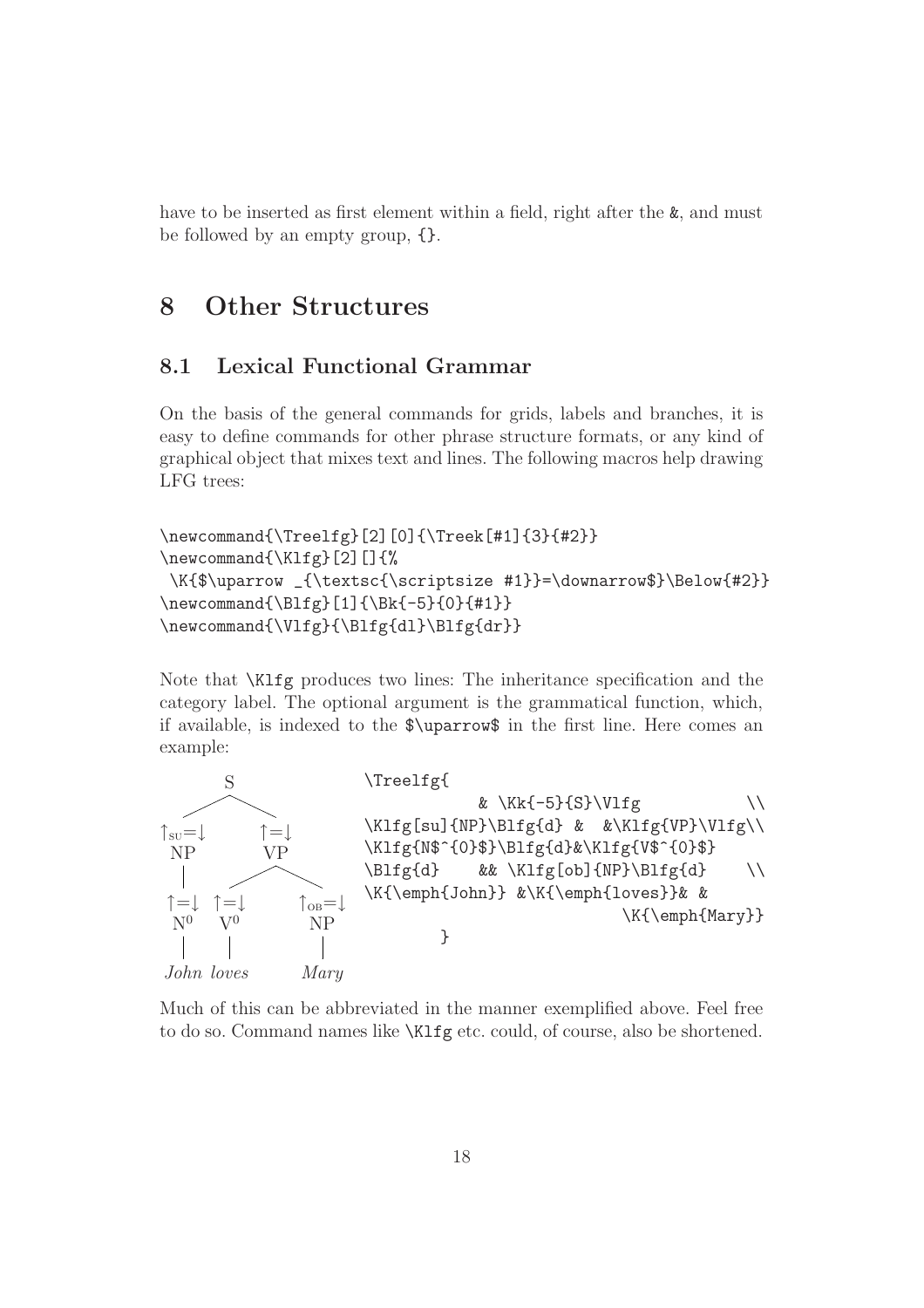#### 8.2 Head Driven Phrase Structure Grammar

The following structure is from the HPSG introduction book "Syntactic Theory. A Formal Introduction" (second edition, 2003) by Sag, Wasow & Bender, page 207:



How did we draw the tree? First, we use Christopher Manning's avm.sty to define the AVM structures of each node separately:

```
\newcommand{\AVMone}{\begin{avm}\@1NP$_{i}$\end{avm}}
\newcommand{\AVMtwo}{\begin{avm}
                             \setminus[ SPR & \setminusq< \setminus@1 \setminusq> \setminusCOMPS & \qquad \qquad \qquad \\newcommand{\AVMthree}{\begin{avm}
                   \setminus[ SPR & \setminusq< \setminus@1 \setminusq> \setminusCOMPS & \qquad \qquad \leq \leq \qquad \leq \ \leqARG-ST & \q< \@1 , \@2 \q> \] \end{avm}}
\newcommand{\AVMfour}{\begin{avm}\@2NP$_{i}$\end{avm}}
```
Next, we make up the tree, and call the four AVM nodes within  $\overline{X}$  or  $\Delta$ The most tricky issue is the determination for the tree widths and how to deal with the unequal sizes of the nodes. As you see in the code below, I exploited three features of xyling: setting row and column distance to a new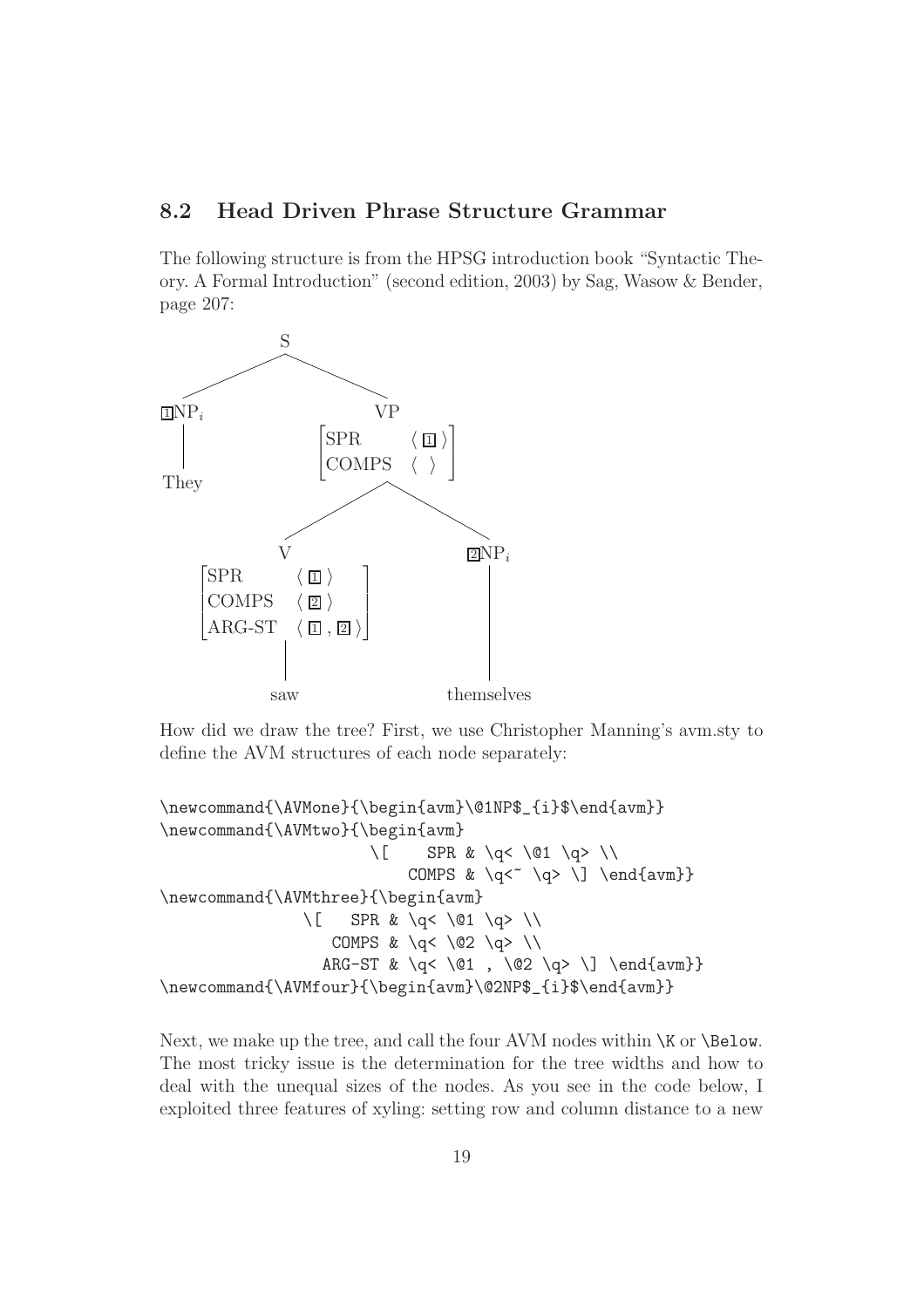value, adjusting branches, and the huge nodes VP and V were extended over two rows!

```
\{3\}{3}{ & \K{S}\V \\ \% adjust grid!
\Kk{-1}{\AVMone}\D && \K{VP}
             \Below[-4]{\AVMtwo}\B[-13]{ddl}\B[-13]{ddr}\\ % Branches go ddr/ddl!
    \K{They}& \K{V}
         \Below[-6]{\AVMthree} && \Kk{-1}{\AVMfour}\B{dd}\\ % Branch goes dd!
          \&\X\{\}\D[-1] \vee\% Branch starts here!
          &\K{saw} && \K{themselves}}
```
Note an incompatibility of avm.sty: When I first experimented with xyling.sty and avm.sty, the linebraks in my avm's disappeared. It took me a while to figure out that this was not due to xyling, but caused by the tabularx package which I had loaded for another purpose. So, if you use avm.sty, don't use tabularx!

### 8.3 Arrows in Text

Even when we do not use trees, but only strings or bracketed notations, we sometimes want to express relations between elements within these notations by arrows. It is possible to use xyling macros for this, too. We first define a new grid, \TExt. It has an obligatory argument – the text, which can be split into several fields by the field separator &. The distance between fields is set to 0, such that even parts of words can be put in subsequent fields without visible effect:

```
noodles noodles \TExt{\textnormal{nood} & \textnormal{les} &
                      \textnormal{~~} & \textnormal{noodles}}
```
The fields within the \TExt environment are inserted with \Txt or \TXT. They mainly provide a strut to yield correct horizontal alignment. \Txt has a blank before the text, \TXT has none. I.e., if a word is split over two fields, the second part of the word should be introduced with \TXT. Likewise, the first word of the whole string.

The arrows differ in their depths, such that several arrows can be used within one \TExt without overlapping. The narrowest connector is called SCOn, we then have \COn, \COnn and \COnnn. They have an optional argument for the line style, - for solid, -- for dashed, . for dotted. The commands are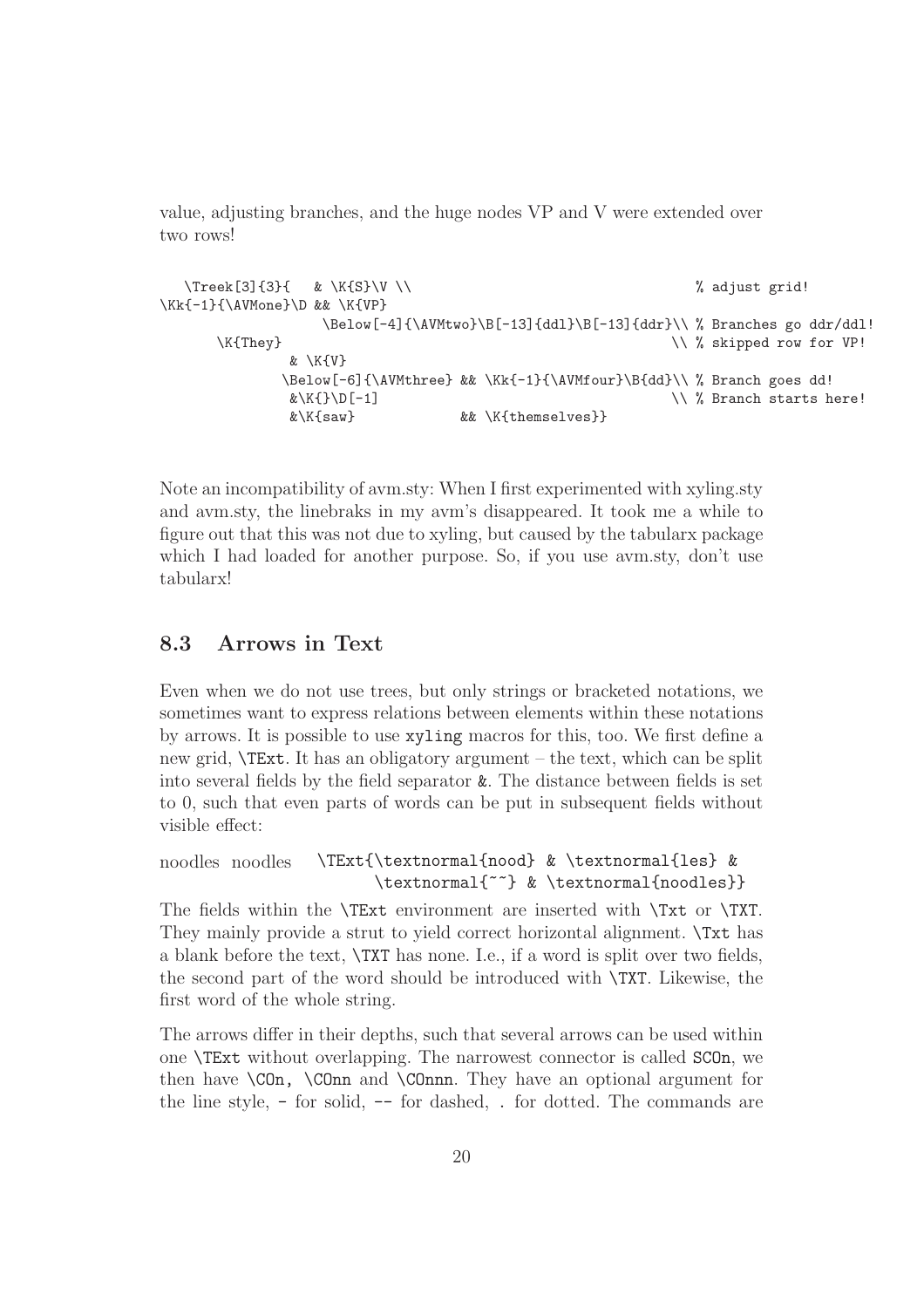inserted at the starting point of the arrow. The obligatory argument is the target field destination, e.g.  $[11]$ ,  $[r]$  etc. A simple example:

| What did you see t? | \TExt{\TXT{What} & \Txt{did you see} &   |
|---------------------|------------------------------------------|
|                     | $\{\text{t}\}(COn{11} \& \{\text{?}\}\)$ |

The command \COnk allows for control of the link depth with its first obligatory argument. The other arguments are as before.

We also have connectors with labels, which can be above or below the arrow. This depends on whether the arrow goes from left to right or vice versa. \COnl with right to left yields a label above the arrow:

| What did you see t?<br>$\uparrow$ movement $\upharpoonright$ | \TExt{\TXT{What} & \Txt{did you see} &<br>$\Trt{t}\C0n1{11}{movement} & \Trt{?}$ |
|--------------------------------------------------------------|----------------------------------------------------------------------------------|
| What did you see t?                                          | \TExt{\TXT{What} & \Txt{did you see} &                                           |
| movement                                                     | $\text{t}\C0nr{11}$ (movement) & $\text{?}}$                                     |

#### 8.4 Autosegmental Phonology

Not being an phonologist, I can only offer some beginner's applications, but I will gladly add macros that you might supply. Just send them to me. Here is one application that is based on the previously introduced \TExt matrix. It is not limited to having just one row, and one application of this feature are the structures used in autosegmental phonology. Have a look at this:

Root tier: 
$$
\begin{array}{ccc} k & t & b \\ \begin{array}{ccc} \end{array} & \begin{array}{ccc} \end{array} & \begin{array}{ccc} \end{array} & \begin{array}{ccc} \end{array} & \begin{array}{ccc} \end{array} & \begin{array}{ccc} \end{array} & \begin{array}{ccc} \end{array} & \begin{array}{ccc} \end{array} & \begin{array}{ccc} \end{array} & \begin{array}{ccc} \end{array} & \begin{array}{ccc} \end{array} & \begin{array}{ccc} \end{array} & \begin{array}{ccc} \end{array} & \begin{array}{ccc} \end{array} & \begin{array}{ccc} \end{array} & \begin{array}{ccc} \end{array} & \begin{array}{ccc} \end{array} & \begin{array}{ccc} \end{array} & \begin{array}{ccc} \end{array} & \begin{array}{ccc} \end{array} & \begin{array}{ccc} \end{array} & \begin{array}{ccc} \end{array} & \begin{array}{ccc} \end{array} & \begin{array}{ccc} \end{array} & \begin{array}{ccc} \end{array} & \begin{array}{ccc} \end{array} & \begin{array}{ccc} \end{array} & \begin{array}{ccc} \end{array} & \begin{array}{ccc} \end{array} & \begin{array}{ccc} \end{array} & \begin{array}{ccc} \end{array} & \begin{array}{ccc} \end{array} & \begin{array}{ccc} \end{array} & \begin{array}{ccc} \end{array} & \begin{array}{ccc} \end{array} & \begin{array}{ccc} \end{array} & \begin{array}{ccc} \end{array} & \begin{array}{ccc} \end{array} & \begin{array}{ccc} \end{array} & \begin{array}{ccc} \end{array} & \begin{array}{ccc} \end{array} & \begin{array}{ccc} \end{array} & \begin{array}{ccc} \end{array} & \begin{array}{ccc} \end{array} & \begin{array}{ccc} \end{array} & \begin{array}{ccc} \end{array} & \begin{array}{ccc} \end{array} & \begin{array}{ccc} \end{array} & \begin{array}{ccc} \end{array} & \begin{array}{ccc} \end{array} & \begin{array}{ccc} \end{array} & \begin{array}{ccc} \end{array} & \begin{array}{ccc} \end{array} & \begin{array}{ccc} \end{array} & \begin{array}{ccc} \end{array} & \begin{array}{ccc} \end{array} & \begin{array}{ccc} \end{array} & \begin{array}{ccc
$$

Vocalic melody tier: a

The code uses the kontrolled matrix for text, \TExtk, with inter-column space in pc as mandatory argument, and inter-row space in pc as optional argument. The command \Sl provides the slots of the tier. At the beginning of each row, the tier's name is given with the macro \Tname which has as optional argument the name width in cm. Links between slots are variants of our branch commands, \Ln draws a solid line, and \Lnd a dashed line. \Lnu is an abbreviation for  $\Ln{u}$ . Define more macros, if you need them. By the way, the example above is Arabic for 'he/she wrote'. This is the code: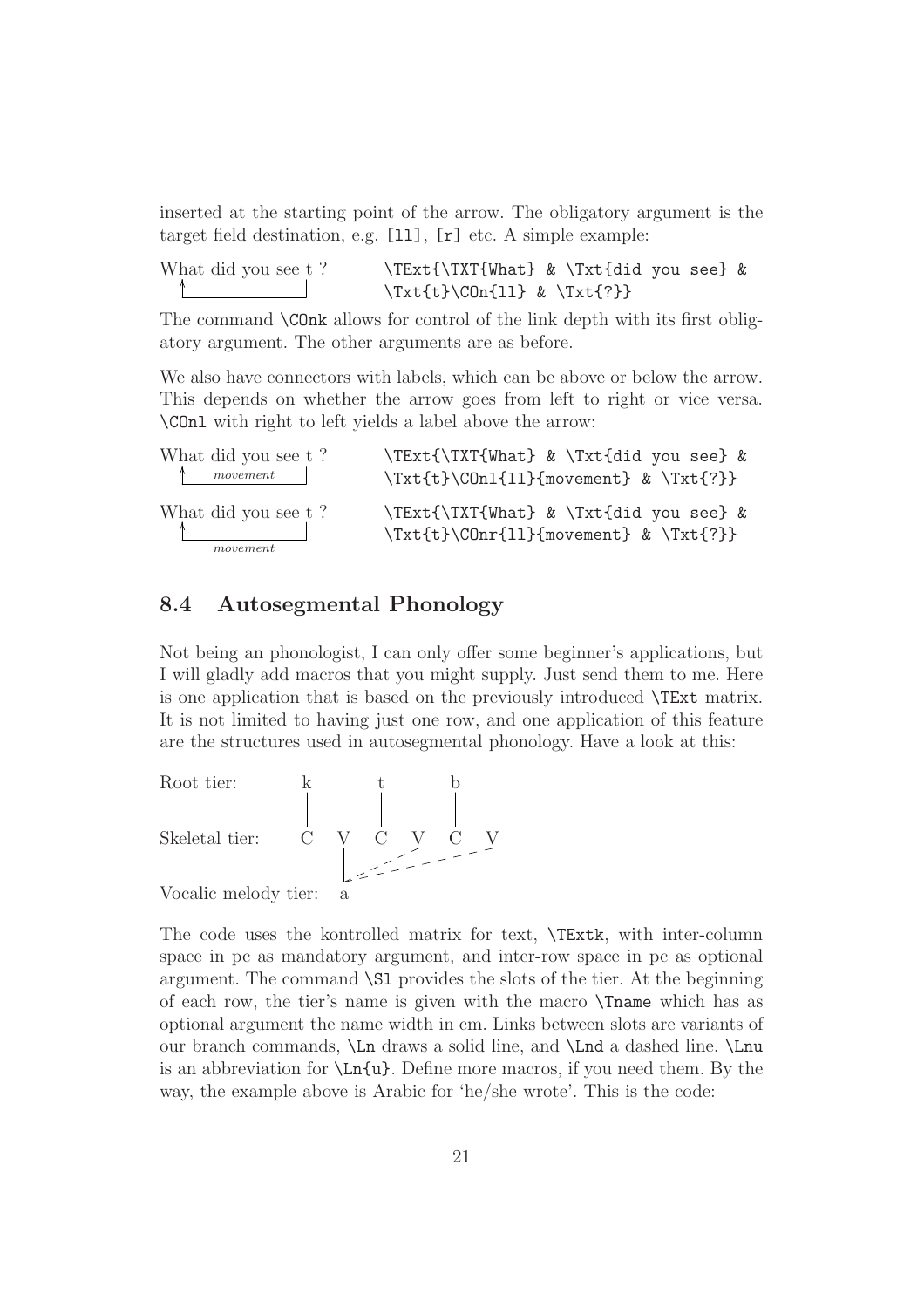```
\TExtk[1]{1}{
\Tname[5]{Root tier:}&
\S1\{k\} & \S1\{t\} & \S1\{b\} & \setminus\Tname[5]{Skeletal tier:}&
\Sl{C}\Lnu&\Sl{V}&\Sl{C}\Lnu&\Sl{V}&\Sl{C}\Lnu&\Sl{V}\\
\Tname[5]{Vocalic melody tier:}&
         & \Sl{a}\Lnu\Lnd{urr}\Lnd{urrrr}
```

```
}
```
#### 8.5 Graphical Schemata – Arrows instead of lines

The branching command is based on the xypic arrow command  $\arctan$ . It can do a lot more than just drawing solid lines. It can, for instance, draw arrows. As this is sometimes useful, we integrate an arrow command,  $\mathcal{A}R$ :

```
\newcommand{\ARkk}[3]{\POS[]-(0,4)+(#1)\ar@{->}[#3]+(0,2)+(#2)}
\newcommand{\ARk}[3]{\ARkk{0,#1}{0,#2}{#3}}
\newcommand{\AR}[2][0]{\ARk{#1}{0}{#2}}
```
This helps us draw the GB schema:



We can also use alternative line styles, like dashes, dots, and waves:

\newcommand{\Bdot}[2][0]{\POS[]-(0,4)\POS+(0,#1)%  $\ar@{$ . }[#2] + (0,2) } \newcommand{\ARdot}[2][0]{\POS[]\POS-(0,4)\POS+(0,#1)%  $\ar@{.}$   $[#2] + (0,2)$ 

\newcommand{\Bdash}[2][0]{\POS[]-(0,4)\POS+(0,#1)%  $\ar@{-}-\$ [#2]+(0,2)} \newcommand{\ARdash}[2][0]{\POS[]\POS-(0,4)\POS+(0,#1)%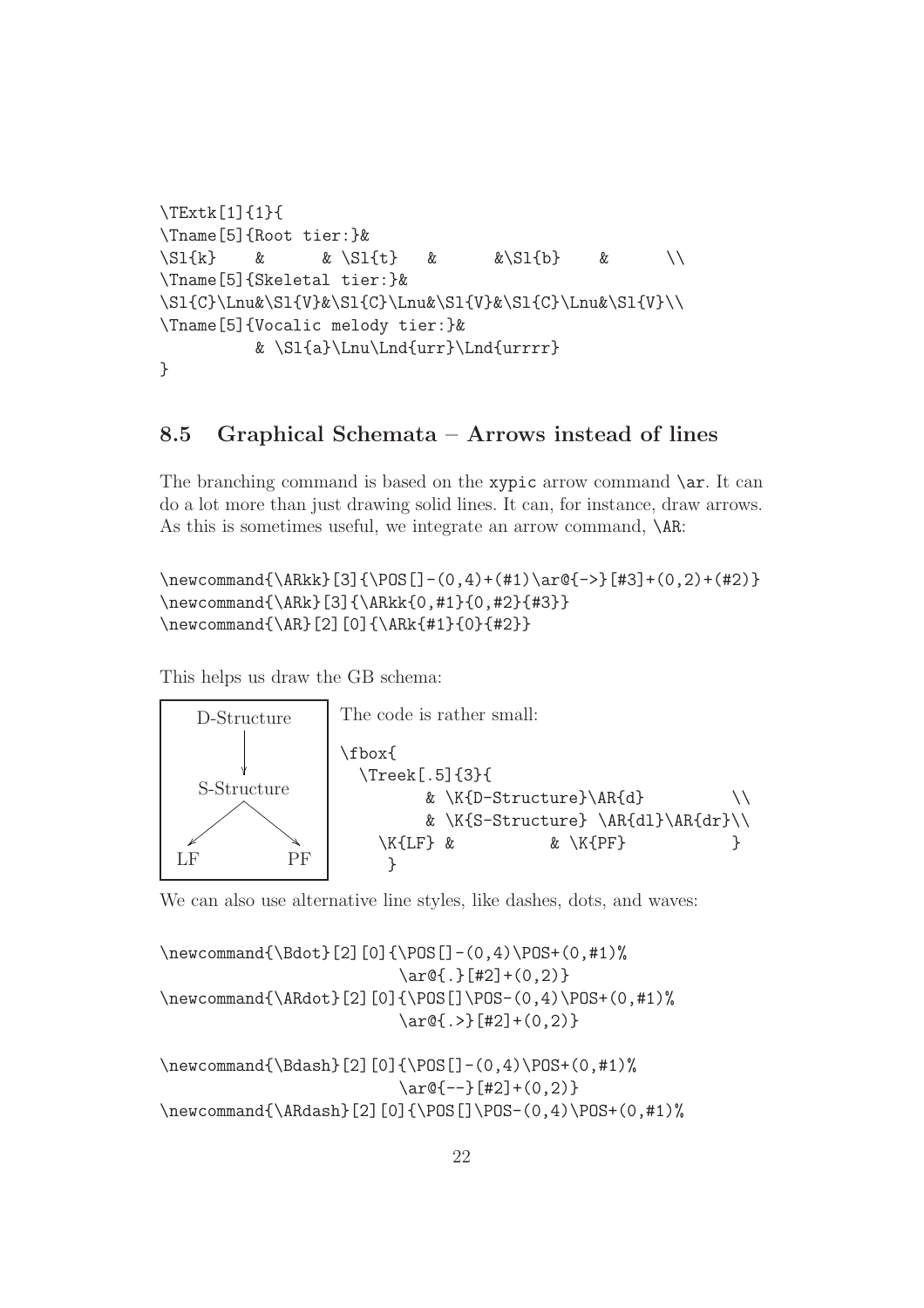$\ar@{-->}[$ [#2]+(0,2)}

```
\newcommand{\Bwav}[2][0]{\POS[]-(0,4)\POS+(0,#1)%
                         \ar@{^*}[#2]+(0,2)\newcommand{\ARwav}[2][0]{\POS[]\POS-(0,4)\POS+(0,#1)%
                          \ar@{^*}\[#2]+(0,2)\}
```
Joost Kremers, University of Frankfurt/Main, <j.kremers@em.uni-frankfurt.de>, has kindfully defined a "generalised branch" command that I happily integrate here:

```
\neq 2 + (\neq 0,4) + (41) \ar@{44}[43] + (0,2) + (42)\newcommand{\GBk}[4]{\GBkk{0,#1}{0,#2}{#3}{#4}}
\newcommand{\GB}[3][0]{\GBk{#1}{0}{#2}{#3}}
```
The branch commands are the same as the  $\Bbb{R}k$ ,  $\Bbb{R}k$  and  $\Bbb{R}$  commands, except that they have one more mandatory argument, and the final mandatory argument is the line style, which can be as follows:

- solid line
- dashed line
- $=$  double line
- $==$  dashed double line
- . dotted line
- : dotted double line
- wavy line
- $\sim \infty$  dashed wavy line

To yield arrows, you only need to extend the line style with leading or final  $\langle$  or  $\rangle$ , as e.g. in  $\langle$ GB{=>}{d1}.



 $VP$  \Tree{ & \K{VP}\GB{dl}{=}\GB{dr}{=}\\ && }

The minimalist syntax model is often schematised with a dashed arrow to PF: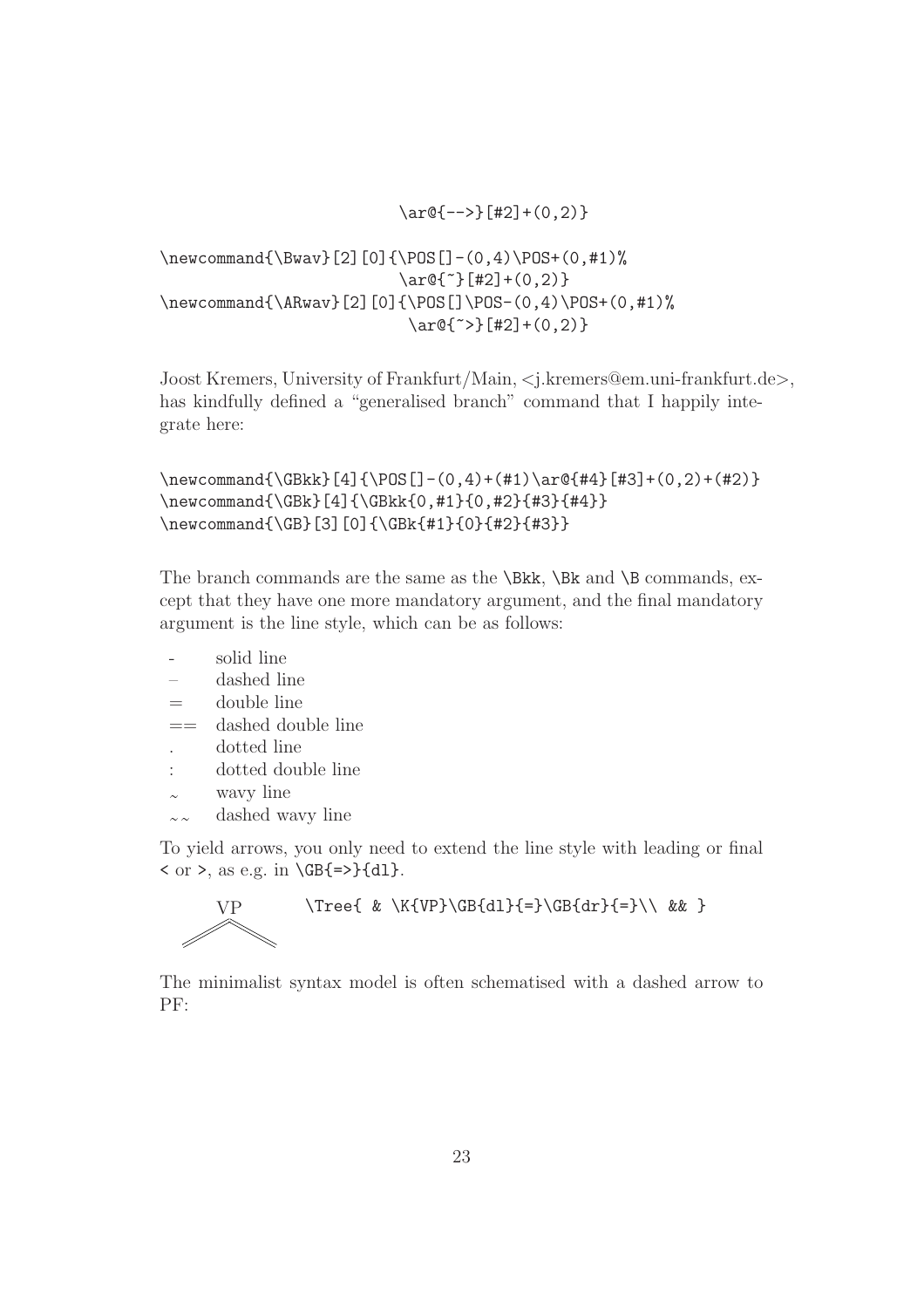

It might sometimes be useful to have branches and arrows to the field on the right in the same row. The command \R makes this possible. The syntax is: \R[line style]{destination}. If you want to, you can write phrase structure rules that way  $\ldots$   $\odot$   $\ldots$  :

 $S \rightarrow NP VP$ 

#### \Tree[-1]{\K{S}\R[->]{rr} && \K[5]{NP~~VP}}

Versions of \R that link circles and squares are also defined in xyling.sty. Another funny application are neural nets:



#### \Treek[.5]{4}{

- \K[-2]{\emph{Layer 1}}&&&
	- \OO \DLLoO\DLoO \DoO \DRoO\DRRoO\DRRRoO\DRoO[drrrr]&
	- \OO \DLLLoO\DLLoO\DLoO \DoO \DRoO\DRRoO\DRRRoO &

```
\OO \DLoO[dllll]\DLLLoO\DLLoO\DLoO \DoO \DRoO\DRRoO \\
\K[-2]{\emph{Layer 2}}&
```

```
\OO \BoO{drr}\BoO{drrr}\BoO{drrrr} \RoO{r} &
```

```
\OO \BoO{dr}\BoO{drr}\BoO{drrr} \RoO{r} &
```

```
\OO \BoO{d}\BoO{dr}\BoO{drr} \RoO{r} &
```
\OO \BoO{dl}\BoO{d}\BoO{dr} \RoO{r} &

```
\OO \BoO{dll}\BoO{dl}\BoO{d} \RoO{r} &
```